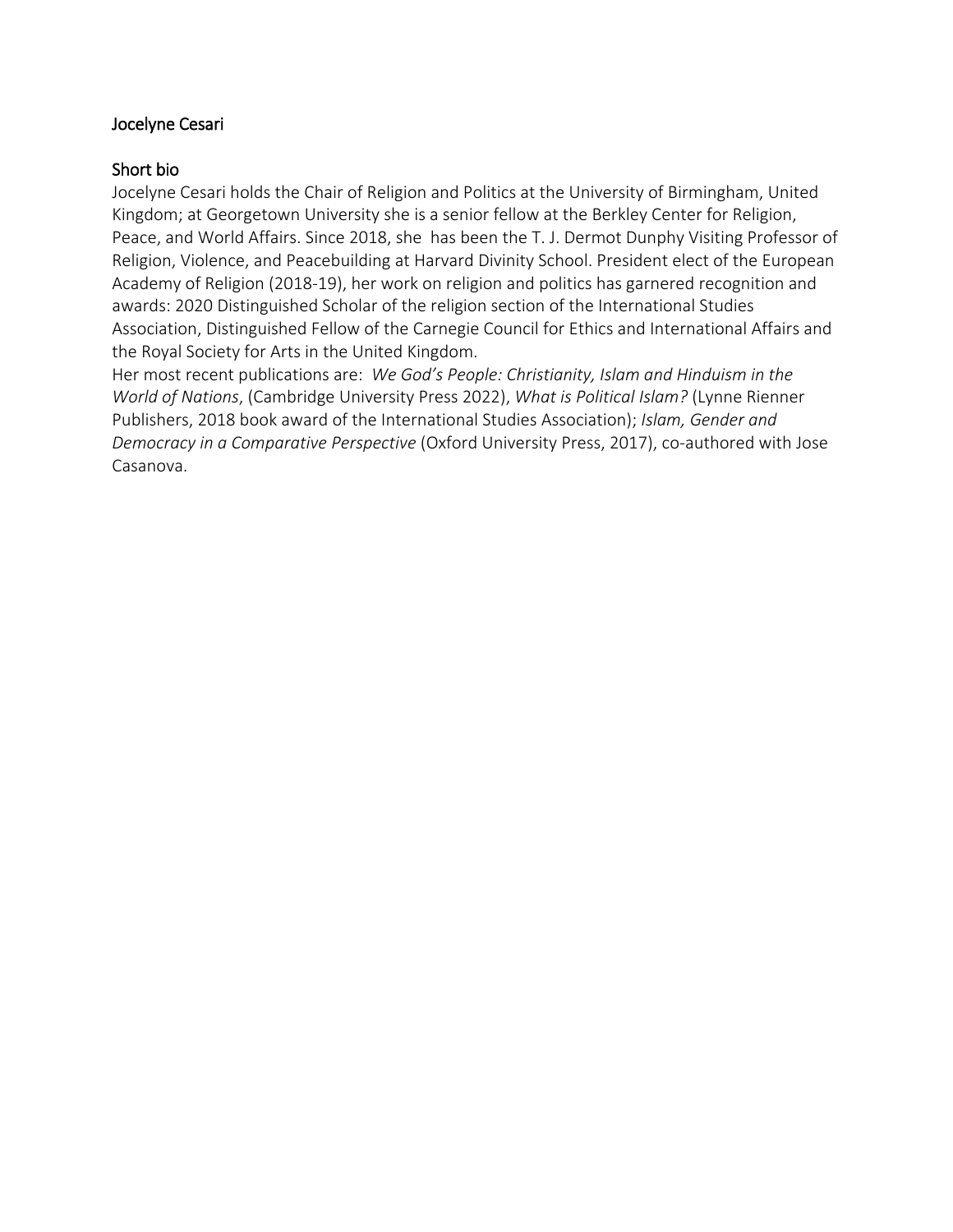# Jocelyne Cesari

# Professor of Religion and Politics, University of Birmingham (UK) and Georgetown University T. J. Dermot Dunphy Visiting Professor of Religion, Violence, and Peacebuilding at Harvard Divinity **School**

I have served four years on the Executive Committee of the European Academy of Religion and as president elect from 2018 to 2019. In this capacity I have labored to attract scholars working at the intersection of religion and social sciences and to facilitate networking and opportunities to work across countries and disciplines, on the topic of religion and politics. (see https://www.europeanacademyofreligion.org/members-activities). I see my position in the next executive committee as a unique opportunity to keep the momentum of the last four years of work and to continue putting my 25 years of interdisciplinary approach to religion, society and politics to the service of the Academy.

I am therefore submitting to you my application to be on the 2022-2026 executive committee. In this renewed capacity, I intend to:

- 1) continue to raise the visibility of our organization and build bridges with other European academic institutions of the study of religions specialized either in a particular discipline or areas.
- 2) Expand the scope of our cooperation to international associations such as the International Studies Association, the American Academy of Religion or the Scientific Society for the Study of Religion in which I have leadership responsibilities. In this capacity, I would like to work with the members of the new executive committee to initiate different forms of cooperation with these organizations such as co-sponsorship of panels or events, communication between scholars working on similar topics or issues..
- 3) Engage young scholars working on cultural areas and discipline still underrepresented: Balkans, Eastern Europe on one hand, and political science, sociology, psychology on the other hand. One specific action could be to create on the Eaure website, a forum to discuss published work of the new generation and initiate a discussion among our members and beyond. It will also be worth exploring the possibility of a mentoring program where doctoral and postdoc students could interact with senior scholars through workshops online and/or during our annual conference.
- 4) Ensure and increase the ethnic, gender, and religious diversity of the Academy activities (forum, panels , publication..) and leadership.
- 5) Make the work of the section more visible to international Governmental and non governmental institutions addressing religion by creating bridges with not only the research units of the EU but also UNESCO sand programs of the UN on refugees, humanitarian crisis etc..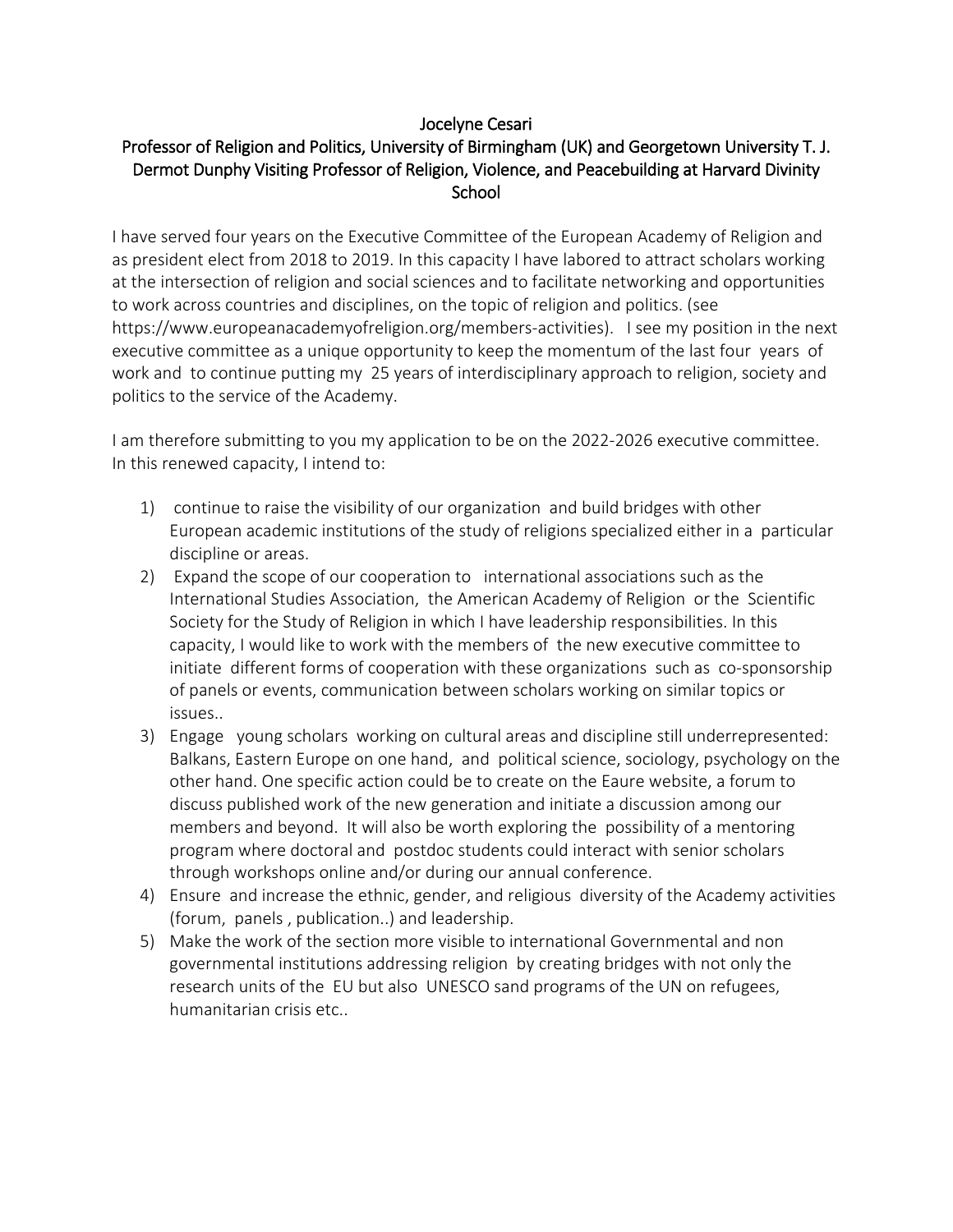#### **JOCELYNE CESARI BOTMAN**

## **(D.O.B: March 8 1962)**

## **PROFESSOR OF RELIGION AND POLITICS, UNIVERSITY OF BIRMINGHAM (UK) SENIOR FELLOW, THE BERKLEY CENTER FOR RELIGION, PEACE AND WORLD AFFAIRS, GEORGETOWN UNIVERSITY J. DERMOT DUNPHY VISITING PROFESSOR OF RELIGION, VIOLENCE, AND PEACEBUILDING AT HARVARD DIVINITY SCHOOL**

#### **ACHIEVEMENTS**

Inaugural J. Dermot Dunphy Visiting Professor of Religion, Violence, and Peacebuilding at Harvard Divinity School, 2018-Present

Elected Officer of the Council of the Scientific Society for the Study of Religion, 2021-2026

Chair Elect of the Religion and IR Section of the International Studies Association (ISA), 2022-2024

Fellow of the Royal Society for Arts, London, 2017-Present

Distinguished Scholar of the Religion and International Relations Section of the ISA, 2020

Book Award of the Religion and IR Section of the International Studies Association, 2019

President-Elect of the European Academy of Religion, 2018-2019

Professorial Fellow at the Institute for Religion, Politics and Society at the Australian Catholic University, 2017-2022

Nominated member of the Newsweek Expert Forum, 2021-Present

#### **EDUCATIONAL CREDENTIALS**

**Institute of Political Science, University of Aix‐en-Provence and Sciences Po Paris** – October 1991 Ph.D. in Political Science **– '**The building of Religious Minorities in Secular Democracies: The case of Muslims in France'

**Institute of Political Science, University of Aix‐en-Provence and Sciences Po Paris** – October 1991 Habilitation à diriger les recherches (Certification to supervise research and doctoral studies in religious studies and political science, required by French law in addition to the Ph.D. to supervise doctoral students).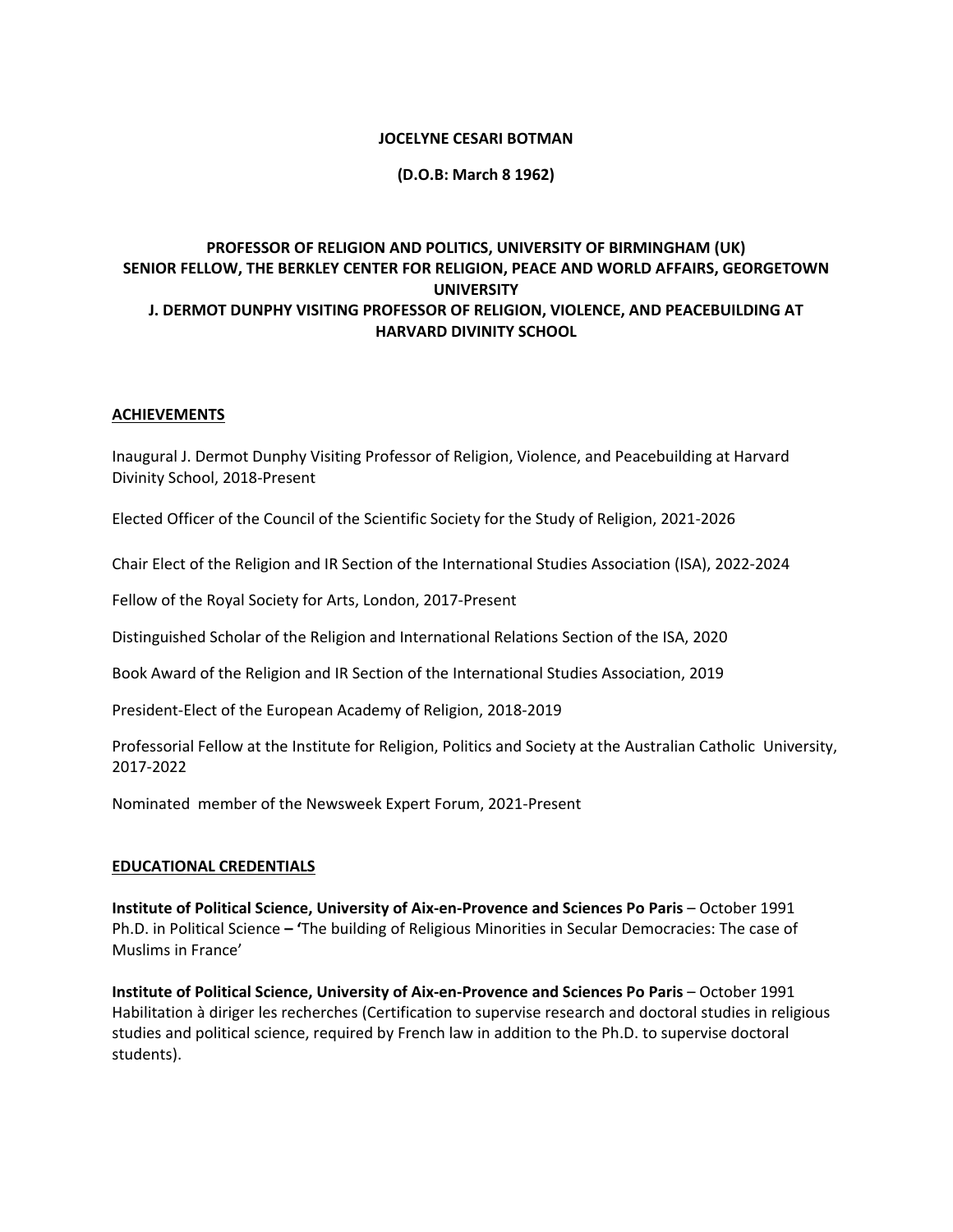## **LANGUAGES**

French (Native) English (Fluent) Arabic (Fluent) Italian (Spoken and written proficiency)

## **GRANTS, FELLOWSHIPS & HONORS**

President of the **European Academy of Religion**, March 2018-2019.

Fellow of the **Royal Society for Arts**, London, 2017-Present.

Global Ethics Fellow at the **Carnegie Council for Ethics and International Relations**, 2012-2020.

Global Citizenship Award, **Tufts University**, February 8 2016.

Minerva Chair at the **National Defense University**, to conduct research on Strategic Impact of Cultural and Religious Changes, 2010-2012, as part of a NSF-DOD grant.

Research Grant from the **Luce Foundation** to start an initiative on Religions and Global Politics at the School of Advanced International Studies at John Hopkins University, 2012.

**Macarthur Foundation Grant**: Muslims in Boston, Harvard University, 2010-2011

Research Grant from the **European Commission** to survey Religions and Secularism in Europe *Religare Consortium*, 2010-2013.

Research Fellowship from the **Center for the Study of World Religions**, Harvard University, January-June 1999.

Research grant from the **School of International and Public Affairs**, Columbia University, 1998-1999.

**Fulbright Scholarship,** September-December 1998.

International Visitor at the **United States Agency for Information**, May-June 1996.

Research Grant from the **European Commission**, Mediterranean Area, Committee on Scientific Research for the Countries of the European Union, 1994-1998.

## **PUBLICATIONS**

## **AUTHORED BOOKS**

(2022) *We God's People: Political Christianity, Islam and Hinduism in the World of Nations*. New York: Cambridge University Press.

(2018) *What is Political Islam?* Boulder, CO: Lynne Rienner Publishers. (2019 Book Award Honor from the Religion and International Relations Section of the International Studies Association) (Translated into Farsi)

(2017) *Islam, Gender and Democracy in a Comparative Perspective*. London: Oxford University Press, 2017. (Co-authored with Jose Casanova) (Translated into Arabic)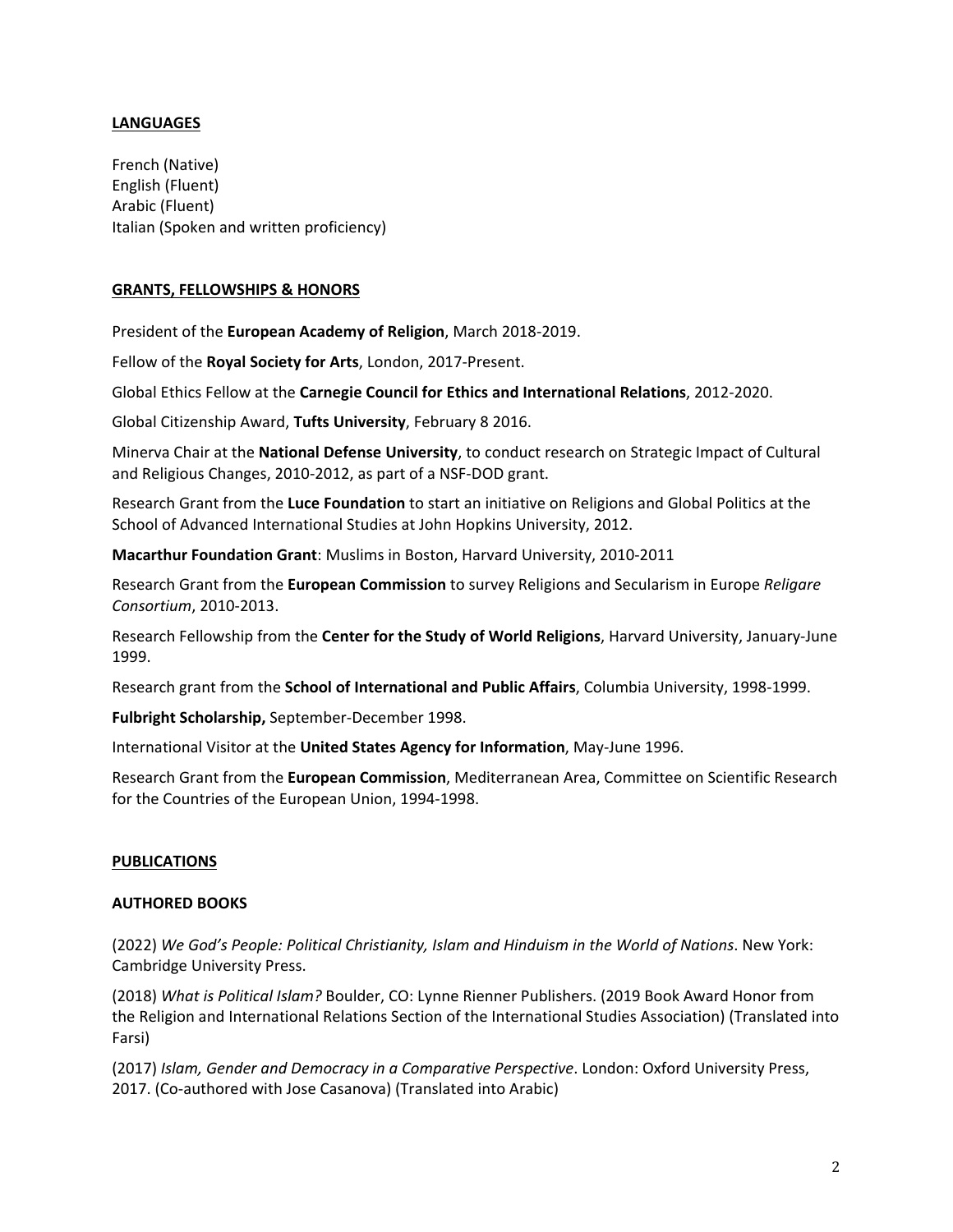(2014) *The Awakening of Muslim Democracy: Religion, Modernity and the State*. New York: Cambridge University Press.

(2013) *Why the West Fears Islam: An Exploration of Muslims within Liberal Democracies*. New York: Palgrave Macmillan. (2015 World Book Award of the Islamic Republic of Iran)

(2004) *When Islam and Democracy Meet: Muslims in Europe and in the United States*. New York: Palgrave Macmillan, 2004. (Translated into French and Italian)

(2005) *European Muslisms and the Secular State*. London: Ashgate.

(2004) *When Islam and Democracy meet: Muslims in Europe and in the United States*. New York: Palgrave.

(2004) *L'islam à l'épreuve de l'Occident*. Paris: La Découverte.

(2002) *La Méditerranée des réseaux: Marchands, Entrepreneurs et Migrants entre l'Europe et le Maghreb* [*Networks in the Mediterranean Sea: Merchants, Entrepreneurs and Migrants between Europe and North Africa*]. Paris: Maisonneuve Larose.

(1999) *Musulmans et Républicains: Les Jeunes, l'Islam et la France* [*Muslims and Republicans: Youth, Islam and France*]. Brussels: Editions Complexe.

(1997) *Géopolitique des Islams* [*Geopolitics of Islam*]. Paris: Economica.

(1997) *Faut‐il avoir peur de l'islam?* [*Should We Be Afraid of Islam?*]. Paris: Presses de Science Po.

(1997) *Etre musulman en France aujourd'hui* [*Being a Muslim in France Today*]. Paris: Hachette.

(1995) *L'Islam en Europe* [*Islam in Europe*]. Paris: La Documentation Française.

(1994) *Etre musulman en France: Mosquées, militants et associations* [*Being Muslim in France: Associations, Militants and Mosques*]. Paris: Ed Karthala.

## **EDITED BOOKS**

(Ed.)(2019) *Empowering the Self, Nurturing the Community*: *Lectures of the European Academy of Religion*. Bologna: Foundation of Religious Sciences.

(Ed.)(2015) *Handbook of Islam in Europe.* London: Oxford University Press.

(Ed.)(2010) *Muslims in the West After 9/11: Religion, Law and Politics.* Abington: Routledge.

(Ed.)(2007) *Encyclopedia of Islam in the United States*, Volumes 1 and 2. Westport: Greenwood Press, 2007.

(Ed.)(2005) *European Muslims and the Secular State.* Farnham: Ashgate, 2005.

#### **ARTICLES PUBLISHED IN PEER REVIEWED JOURNALS**

(2021) 'Securitization of Islam: The Lethal Combination of Threat and Identity Politics', *The Brown Journal of World Affairs*, 28(1), pp. 1-13.

(2021) 'The Muslim Stranger: the Combined Effect of Xenophobia and Islamophobia', *Social Research: An International Quarterly*, 88(4), pp. 895-922.

(Ed.) 'Political Islam in World Politics', Special Issue of *Religions*, 12(5).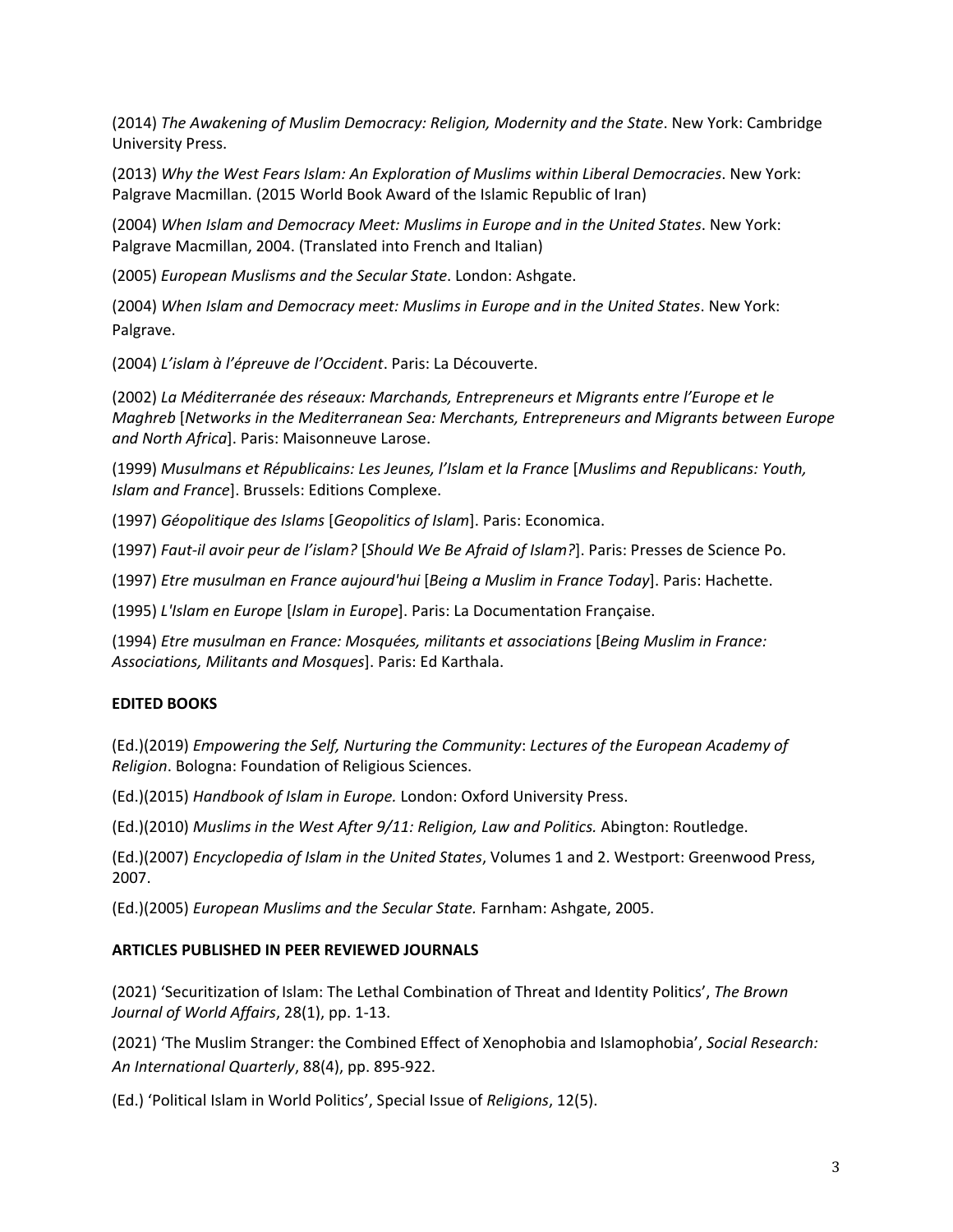(2021) 'Political Islam: More than Islamism', *Religions*, 12(5), p. 299. [https://doi.org/10.3390/rel12050299.](https://doi.org/10.3390/rel12050299)

(Ed.)(2021) 'Religion, Nationalism and Populism across the North/South Divide', *Religions,* (August).

(2021) 'Time, Power and Religion: Comparing the Temple Mount and the Ayodhya Dispute over Sacred Sites', *Journal of Law, Religion and State*, 9(1), pp. 95-123. [https://brill.com/view/journals/jlrs/9/1/article-p95\\_95.xml.](https://brill.com/view/journals/jlrs/9/1/article-p95_95.xml)

(2019) **'**Teaching Religion and International Relations: Beyond Belief', in Bettiza, G. et al. (eds.) 'Teaching Religion and International Relations: Disciplinary, Pedagogical, and Personal Reflections', *International Studies Perspectives*, 20(4), pp. 1–43. [https://doi.org/10.1093/isp/ekz012.](https://doi.org/10.1093/isp/ekz012)

(2019) 'Civilization as Disciplinization and the Consequences for Religion and World Politics', *Review of Faith and International Relations*, 17(1), pp. 24-33. [https://doi.org/10.1080/15570274.2019.1570753.](https://doi.org/10.1080/15570274.2019.1570753)

(2018) 'Unexpected Convergences: Religious Nationalism in Israel and Turkey', *Religions*, 9(11), p. 334. [https://doi.org/10.3390/rel9110334.](https://doi.org/10.3390/rel9110334)

(2017) 'The Nationalist Origins of Political Islam,' *Current History*, 116 (786), pp. 31-34.

(2016) 'Institutional Relations Rather Than Clashes of Civilizations: When and How Is Religion Compatible with Democracy?', *International Political Sociology*, 10(3), pp. 241-257. [http://dx.doi.org/10.1093/ips/olw011.](http://dx.doi.org/10.1093/ips/olw011)

(2016) 'Disciplining Religion: The Role of the State and Its Consequences on Democracy', *Journal of Religious and Political Practice*, 2(2), pp. 135-154. [https://doi.org/10.1080/20566093.2016.1181365.](https://doi.org/10.1080/20566093.2016.1181365)

(2016) 'Religion and Democratization: When and How It Matters,' *Journal of Religious and Political Practice*, 2(2), pp. 131-134. [https://doi.org/10.1080/20566093.2016.1181382.](https://doi.org/10.1080/20566093.2016.1181382)

(2015) 'Religion and Politics: What Does God Have To Do with It?' *Religions*, 6(4), pp.1330-1344. [https://doi.org/10.3390/rel6041330.](https://doi.org/10.3390/rel6041330)

(2012) 'Securitization of Islam in Europe', *Die Welt des Islams*, 52(3-4), pp. 430-449. DOI: 10.1163/15700607-201200A8.

(2009) 'Islam in the West: From Immigration to Global Islam', *Harvard Middle Eastern and Islamic Review*, 8, pp. 148-175.

(2005) 'Mosques Conflicts in European Cities,' Special Issue of *The Journal of Ethnic and Migration Studies*, 31(6), 1015-1024.

(2004) 'Islam francais: croyance et pratiques,' Hors Serie de *Cites,* pp. 401-410.

(2004) 'L'Europe serait-elle le seul espace secularise?', *Revue Lendemains*, 113, pp. 50-56.

(2003) 'L'Islam français: les pratiques', *Cahiers de l'Orient*, 71, pp. 55-64.

(2003) 'Representations de l'Islam et ses consequences politiques', *Boece,* 7, pp. 51-65.

(2004) 'Loin des Turqueries et du grand Mamamouchi de Molière', in El Kachab, W. (ed.) 'Arabes: Sortir du Marasme', *Panoramique*, pp. 163-168.

(2003) 'Questions de Violence: Qu'en est-il de la ville?' *Raisons Politiques*, 9, pp. 113-124.

(2002) 'L'islamisation de l'espace public français, vers la fin du conflit?', *Cemoti*, 33, pp. 23-37.

(2002) 'Global Multiculturalism: The Challenge of Heterogeneity', *Alternatives*, 27, pp. 5-19.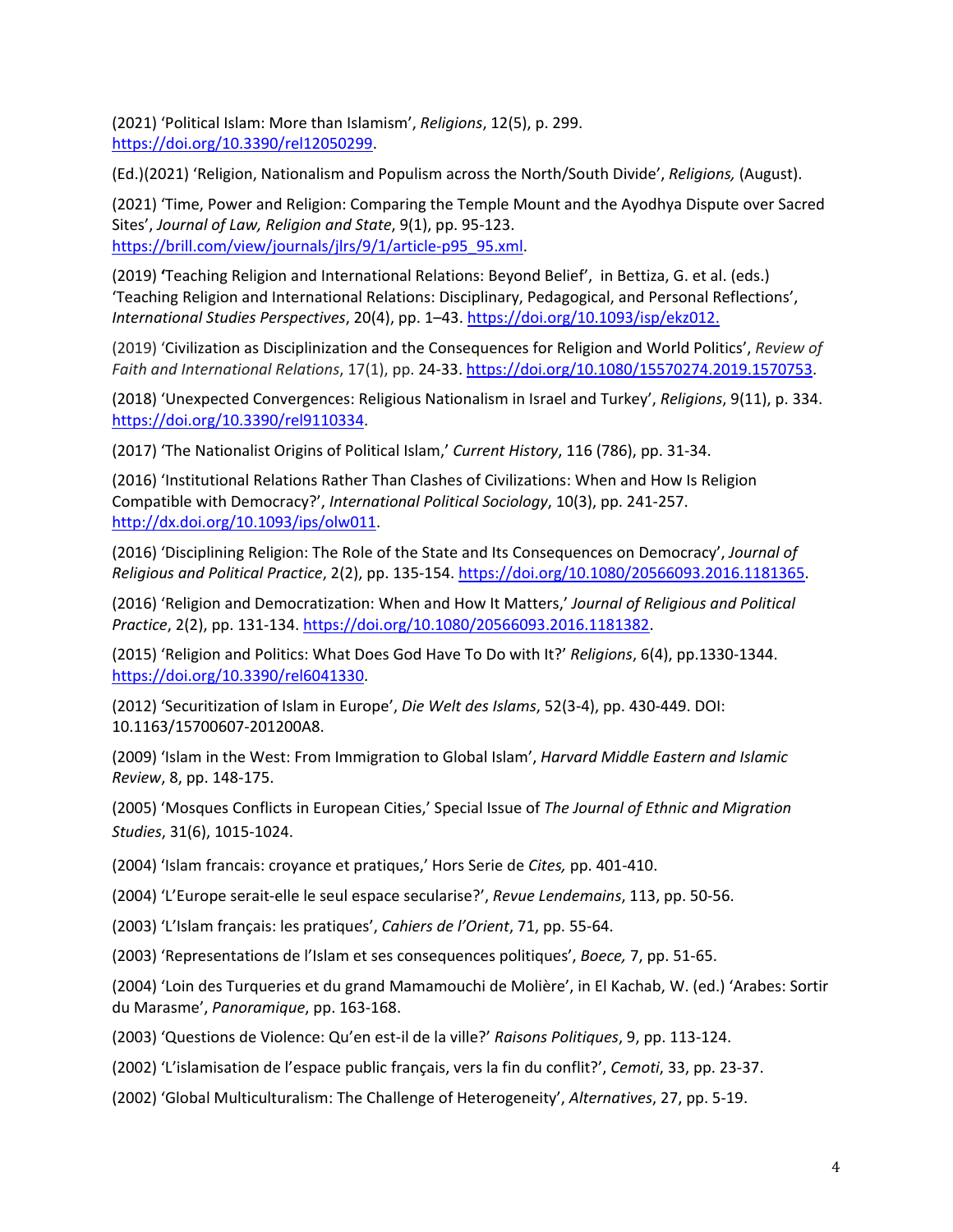(2002) 'I Musulmani Americani: Perdenti or Vincitori?', *Limes, Rivista Italiana di Geopolitica*, 1, pp. 249- 255.

(2002) 'Der Bin Laden Effekt', *Zeitschrift Fur KulturAustauch*, 52(1), pp. 32-37.

(2001) 'Islam de l'extérieur, musulmans de l'intérieur: deux visions après le 11 septembre 2001', *Cultures et Conflits*, 44, pp. 97-116.

(2001) 'L'islam en France: les nouvelles manières de croire,' *Les Cahiers du Millénaire, Cultes, Cultures et laïcite,* pp. 55-61.

(2000) 'Les Etats-Unis, la Nation et l'Islam', *Notre Histoire*, 182-3, pp. 89-91.

(2000) 'Muslims in the West: New Ambassadors of Democratic Pluralism', *Middle East Affairs Journal*, 6(3-4), pp. 217-228.

(2000) 'L'autorité des Saints: perspectives historiques et socio-anthropologiques en Méditerranée,' *The Journal of North African Studie*s, 5(2), pp. 89-90.

(1999) 'Les Jeunes et l'islam: de l'exil des parents à la celebration de nouvelles origins,' *Hommes et Migrations*, 1220, pp. 42-49.

(1999) 'Pluralism In the Context of Globalization: European Muslim Youth', *ISIM Newsletter*, 2, pp. 24-25.

(1998) 'Muslim Representation in an European Political Context', *Encounters*, 4(2), pp. 149-55.

(1998) 'Réseaux transnationaux entre l'Europe et le Maghreb: l'international sans territoire', *Revue Européenne des Migrations Internationales,* 1, pp. 21-43.

(1998) 'Les représentations françaises de l'islam', *Confluences en Méditerranée*, 1, pp. 43-59.

(1998) 'La laïcité française et l'islam', *Esprit*, 1, pp. 65-76.

(1997) 'L'islam à domicile', *Communications*, 65, pp. 77-90.

(1997) 'L'islam en Algérie: objet de toutes les convoitises', *Mouvements*, 1, pp. 70-85.

(1997) 'La reislamisacion de la inmigracion musulmana en Europa', *Revista de Occidente*, 188, pp. 53-70.

(1995) 'L'islam: ultime recours?', *Confluences en Méditerranée*, pp. 55-63.

(1995) 'La demande d'Islam en banlieue: un défi à la citoyenneté?', *Cemoti,* 19, pp. 167-181.

(1995) 'L'Islam in Francia: la sfida minoritarian', *Confronto*, 1(1), pp. 109-117.

(1995) 'Les élites d'origine maghrébine en France: des moyens inédits d'ascension sociale', *European Journal of International Review on Migrations*, 27, pp. 57-73.

(1995) 'L'Etat algérien, protagoniste de la crise', *Peuples méditerranéens,* pp. 187-200.

(1995) 'L'islam en France: naissance d'une religion', *Hommes et Migrations,* 1183, pp. 33-40.

(1994) 'Marseille face à ses communautés,' *Esprit*, pp. 66-77.

(1994) 'Les rapports France-Algérie: l'effet airbus', *Cahiers de l'Orient*, 36/37, pp. 175-191.

(1994) 'Les maghrébins en France: de l'immigré au minoritaire', *Revue Européenne des Migrations Internationales*, 10(1), pp. 109-125.

(1994) 'L'Islam dans l'immigration: un bilan de la recherche', *La Pensée*, 299, pp. 59-67.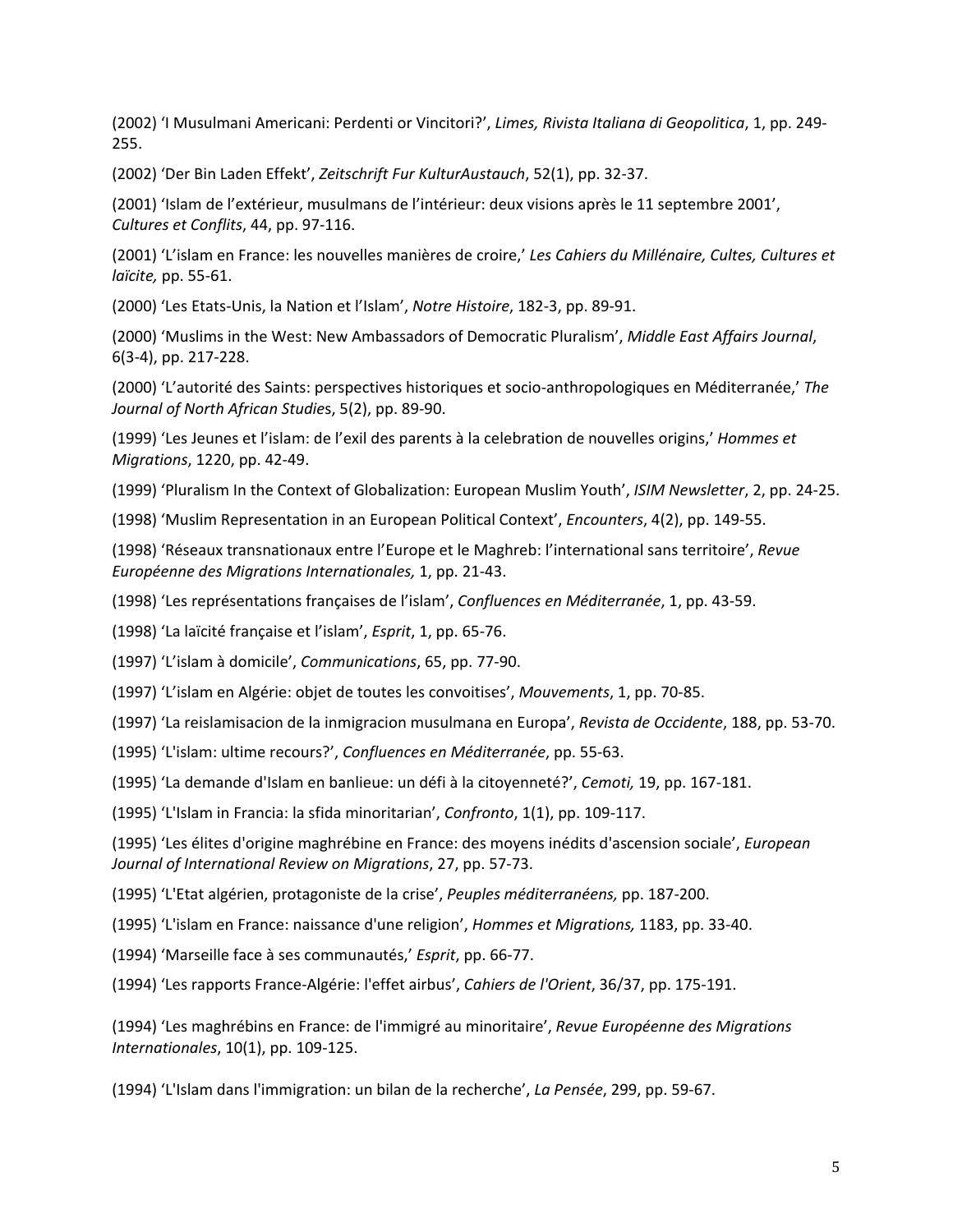(1993) 'Le national au péril du transnational. Les populations issues de l'immigration maghrébine entre le Maghreb et l'Europe', *Confluences en Méditerranée*, 6, pp. 45-61.

(1993) 'Citoyenneté et Acte de vote des individus issus de l'immigration maghrébine', *Politix*, 22, pp. 93- 103.

(1993) 'Les leaders associatifs issus de l'immigration maghrébine: Intermédiaires ou clientèle?', *Horizons Maghrébins*, 20/21, pp. 80-95.

(1993) 'Contexte et acteurs du combat pour les droits de l'homme en Algérie', *Maghreb/Machrek*, La Documentation Française, pp. 34-41.

(1993) 'L'immigration maghrébine en France', *Awraq*, 14, pp. 131-165.

(1992) 'Elus politiques et médiation Culturelle', *Migrations et Société*, 4(22/23), pp. 139-141.

(1992) 'The Population of Maghrebean origin in France: their Relations with the Countries of Origin', *Journal of Arab Affairs*, 2(2), pp. 155-175.

(1991) 'Guerre du Golfe et Arabes de France', Special issue of *Revue du Monde Musulman et de la Méditerranée*, pp. 125-129.

(1990) 'Le comportement politique des immigrés maghrébins', *Cahiers de l'Orient*, pp. 47-62.

(1988) 'Les musulmans à Marseille: enjeu d'une reconnaissance politique', *Pouvoirs*, pp. 123-132.

## **CHAPTERS IN EDITED VOLUMES**

(Forthcoming) 'Political Islam' in *Oxford Bibliography on Political Islam*. Oxford: Oxford University Press.

(Forthcoming) 'Nexus of Religion and Immigration: Islamicization and Securitization', *Oxford Handbook of Religion and Migration*. Oxford: Oxford University Press.

(2022) 'Islam and Europe' in Davie, G. and Leustan, L. (eds.) *Oxford Handbook of Religion and Europe*. Oxford: Oxford University Press, pp. 497-517.

(2021) 'Islam and the Secular' in Raudino, S. and Ashraf-Barton, U. (eds.) *Abraham and the Secular*. New York: Palgrave, pp. 55-67.

(2021) 'Political Islam and International Relations Theory' in Haynes, J. (ed.) *Handbook of Religion and International Relations*. Cheltenham, UK: Edward Elgar Publishing, pp. 83-99. <https://doi.org/10.4337/9781839100246.00012>

(2020) 'Democracy in a Religious World or Religion in a Democratic World' in Bryan, T. and Freeman, D. (eds.) *Faith Place: Democracy in a Religious World*. Sydney: Kapunda Press.

(2020) 'Islamic Parties: Between Religion and Ideology' in Haynes, J. (ed.) *Routledge Handbook to Religion and Political Parties*. Abington: Routledge, pp. 20-30.

(2017) 'Religion and Diasporas: Challenges of the Emigration Countries' in Weinar, A., Unterreiner, A. and Fargues, P. (eds.) *Migrant Integration between Homeland and Host Society*, Volume 1. New York: Springer, pp. 173-199.

(2017) 'Straddling National and International Politics: Revisiting the Secular Assumptions' in Guillaume, X. and Bilgin, P. (eds.) *Routledge Handbook of International Political Sociology*. Abington: Routledge, pp. 214-223.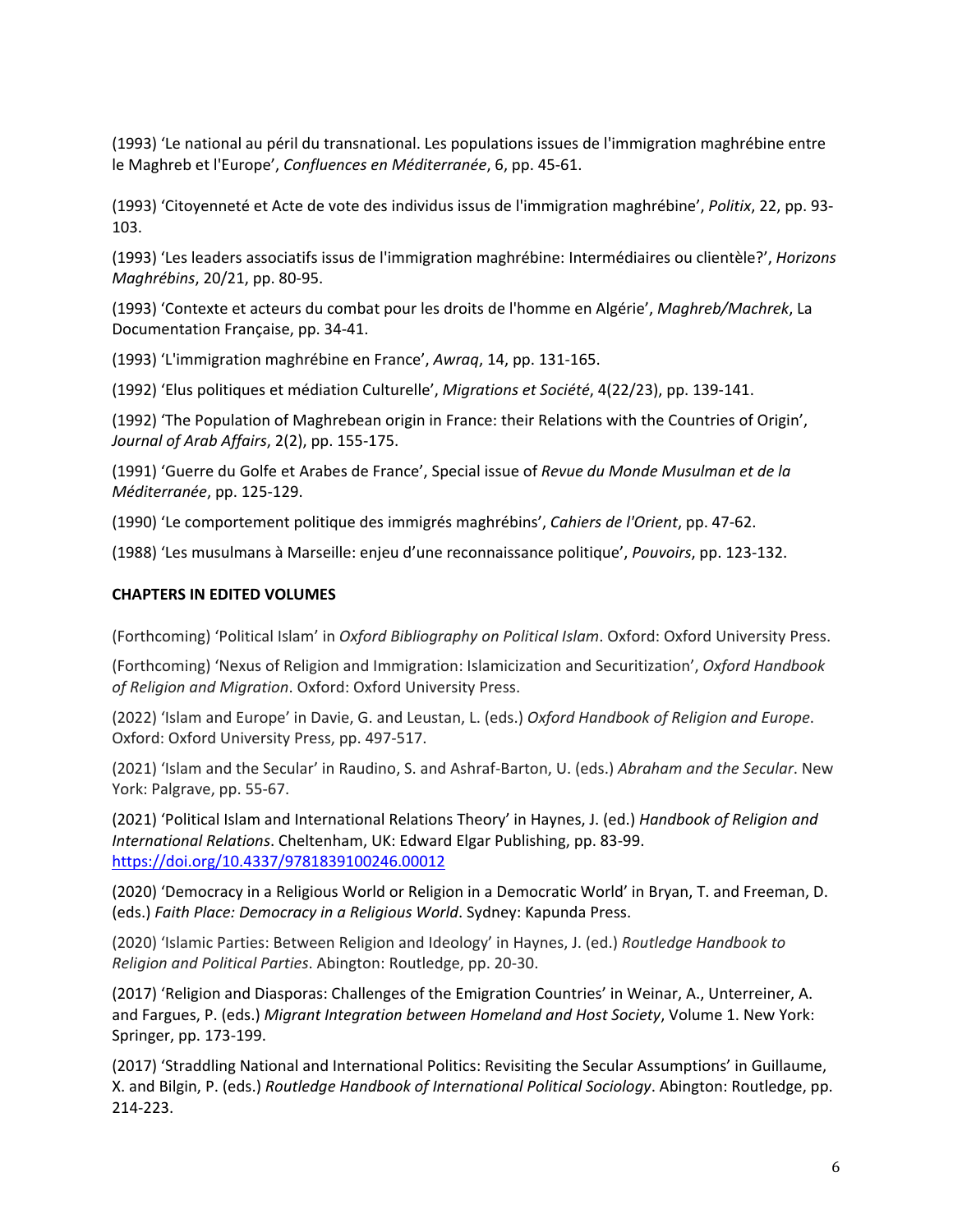(2016) 'Political Islam: From Transnationalism to Nationalism … and Back' in Greenfeld, L. (ed.) *Globalisation of Nationalism: The Motive-Force Behind 21st Century Politics*. Colchester: ECPR Press, pp. 167-193.

(2014) **'**Political Participation among Muslims in Europe and the United States' in Karim, K. and Eid, M. (eds.) *Engaging the Other, Public Policy and Western-Muslim Intersections*. New York: Palgrave Macmillan, pp. 173-189.

(2013) 'Self, Islam and Secular Public Spaces' in Gole, N.(ed.) *Islam and Public Controversy in Europe*  Farnham: Ashgate, pp. 47-67.

(2013) 'Islamic Political Theologies and International Relations' in Kessler, M.J. (ed.) *Political Theology for a Plural Age*. New York: Oxford University Press, pp. 250-264.

(2011) 'Muslims in Europe and in the US: A Shared but Overrated Risk of Radicalism' in Coolsaet, R. (ed.) *Jihadi Terrorism and the Radicalisation Challenge: European and American Experiences*, 2nd ed. Farnham: Ashgate, pp. 101-116.

(2011) 'Islamophobia in the West: A Comparison between Europe and America' in Esposito, J. and Kalin, I. (eds.) *Islamophobia: The Challenge of Pluralism in the 21st Century*. New York and London: Oxford University Press, pp. 18-41.

(2009) 'Islam and the Secularized Nation: A Transatlantic Comparison' in Biggar, N. and Hogan, L. (eds.) *Religious Voices in Public Places*. Oxford: Oxford University Press, pp. 286-307.

(2009) 'Islam, Immigration and France' in Bramadat, P.A. and Koenig, M. (eds.) *International Migration and the Governance of Religious Diversity*. London: Metropolis, pp. 58-76.

(2008) 'Muslims in Western Europe after 9/11: Local and Global Components of the Integration Process' in Motzkin. G. and Fisher, Y. (eds.) *Religion and Democracy in Contemporary Europe.* Jerusalem: The Van Leer Jerusalem Institute and Network of European Foundations, pp. 153-167.

(2007) 'Hybrid and Globalized Islam of Western Europe' in Samad, A.Y. and Sen, K. (eds.) *Islam in the European Union: Transnationalism, Youth and the War on Terror*. Oxford: Oxford University Press, pp. 108-122.

(2007) 'Islam and Multicultural Societies: A Transatlantic Comparison' in Yurdakul, G. and Bodemann, M. (eds.) *Citizenship and Immigrant Incorporation: Comparative Perspectives on North America and Western Europe*. New York: Palgrave MacMillan, pp. 75-97.

(2005) 'Islam, Secularism and Multiculturalism After 9/11: A Transatlantic Comparison' in Cesari, J. (ed.), *European Muslims and the Secular State*. Farnham: Ashgate, 2005.

(2005) 'Ostracisme, tolérance ou reconnaissance: les Musulmans en Europe' in *Reconnaissance de l'islam dans les communes d'Europe: Actions contre les discriminations religieuses*. Paris: L'Harmattan, pp. 163-182.

(2004) 'Islam aux Etats-Unis, islam en Europe: modèles divergents mais politiques convergentes dans l'après 11 septembre 2001' in Manço, U. (ed.), *Reconnaissance et Discrimination, Présence de l'Islam en Europe occidentale et en Amérique du Nord*. Paris: L'Harmattan, pp. 289-305 .

(2004) 'Islamic Minority Rights in Europe and in the USA' in Allufi, R. and Zincone, G. (eds.) *The Legal Treatment of Islamic Minorities in Europe.* Leuven: Peeters, pp. 11-29.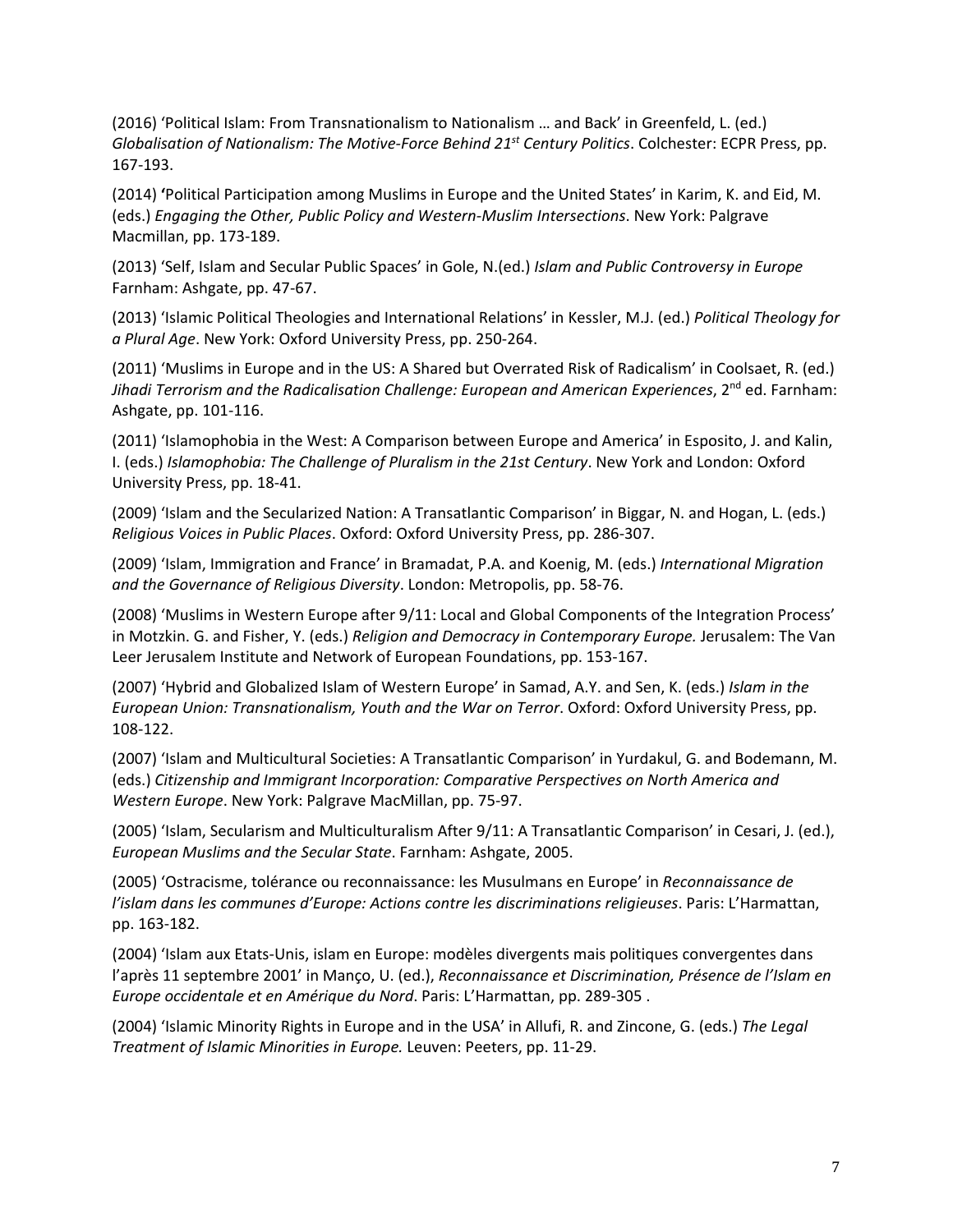(2004) 'Modernisation of Islam or Islamisation of Modernity? Muslim Minorities in Europe and the Issue of Pluralism' in Malik, J. (ed.) *Muslims in Europe, From the Margin to the Centre*. Frankfurt: Verlag, pp. 93-99.

(2004) 'Quand la religion aide à l'intégration, analyse comparée des elites musulmanes en Europe et aux Etats-Unis' in Cohen, M., Joncheray, J. and Luizard, P. (eds.) *Les transformations de l'autorité religieuse*. Paris, L'Harmattan, pp. 215-233.

(2004) 'Islam américain et européen, modèles divergents mais politiques convergentes dans l'après 11 septembre 2001' in Manço, U. (ed.) *Reconnaissance et Discrimination, Présence de l'Islam en Europe occidentale et en Amérique du Nord*. Paris: L'Harmattan, pp. 289-305.

(2004) 'Islam in the West: Modernity and Globalization Revisited' in Schaebler, B. and Stenberg, L. (eds.) *Globalization and the Muslim World: Culture, Religion, and Modernity*. Syracuse: Syracuse University Press, pp. 80-92.

(2004) 'Islam in a Secular Context: Catalyst of the French Exception' in Long, K. (ed.) *Religious Differences in Europe*. Ithaca, Cornell University Press, pp. 221-238.

(2004) 'Les identités musulmanes en Europe et aux Etats-Unis: Une perspective Comparative' in Friedli, R. et Purdie, M.S. (eds.) *L'Europe des Religions, Eléments d'analyse des champs religieux européen*s. Berne: Peter Lang, pp. 69-93.

(2003) 'Muslim Women in Western Europe: 1945 to Present' in *Encyclopedia of Women and Islamic Cultures*. Boston: Brill, pp. 299-303.

(2003) 'Les jeunes, l'islam et les pratiques culturelles:de l'indignité culturelle à la relegation institutionnelle' n Boucher, M. et Vulbeau, A. (eds.) *Emergences culturelles et Jeunesse populaire, Turbulences ou mediations?*. Paris: L'Harmattan, pp. 259-269.

(2003) 'Muslim Minorities in the West: The Silent Revolution' in Esposito, J. and Burgat, F. (eds.) *Modernizing Islam: Religion in the Public Sphere in the Middle East and in Europe.* Rutgers University Press, pp. 251-269.

(2002) 'European Islam: A Profile' in Hunter, S.T. (ed.) *Islam in Europe and in the United States, A Comparative Perspective*. Washington DC, Center for Strategic and International Studies, pp. 11-15.

(2002) 'Islam in France: The Shaping of a Religious Minority' in Yazbeck-Haddad, Y. (ed.) *Muslims in the West, from Sojourners to Citizens*. Oxford: Oxford University Press, pp. 36-51.

(2001) 'L'Unité Républicaine menacée par les idéologies multiculturelles' in Baudoin, J. and Portier, P. (eds) *La laicité une valeur d'aujourd'hui? Contestations et rénogociations du modèle francais*. Rennes: Presses Universitaires de Rennes, pp. 117-131.

(2000) 'Islam in European Cities' in Body-Gendrot, S. and Martiniello, M. (eds.) *Minorities in European Cities: The Dynamics of Social Integration and Exclusion at the Neighbourhood Level*. London: MacMillan Press, pp. 88-99.

(2000) 'Musulmans français et intégration socio-politique' in Bréchon, P., Duriez, B. and Ion, J. (eds.) *Religion et action dans l'espace public*. Paris: L'Harmattan, pp. 59-73.

(2000) 'La querelle des anciens et des modernes: le discours islamique en France' in Dassetto, F. (Ed.) *Paroles d'Islam, Individus, sociétés et discours dans l'islam européen contemporain*. Paris: Maisonneuve et Larose, pp. 87-100.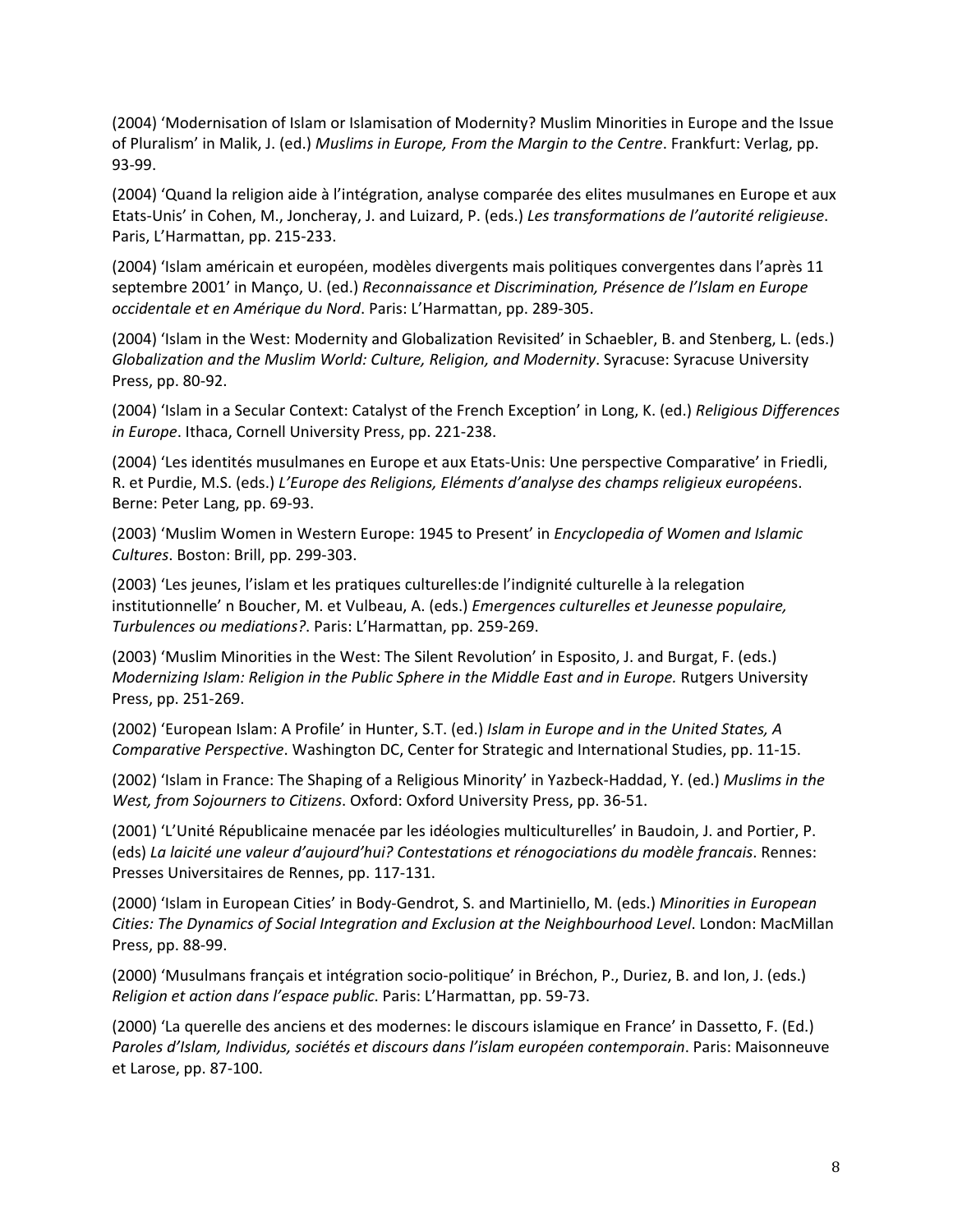(1999) 'The Re-Islamization of Muslim Immigration in Europe' in Martin- Munoz, G. (ed.) *Islam, Modernism and the West*. London: I.B. Tauris, pp. 211-223.

(1999) 'De l'islam en France à l'islam de France' n Dewitte, *Immigration et Intégration: l'état des savoirs*. Paris: Ed La Découverte, pp. 222- 231.

(1998) 'Islam in France: Social Challenge or Challenge of Secularism?' in Vertovec, S. and Rogers, A. (eds.) *European Muslim Youth, Reproducing Religion, Ethnicity and Culture*. London: Ashgate, pp. 25-38.

(1998) 'L'islam français: une minorité religieuse en construction' in Kilani, M. (ed.) *Islam et Changement Social*. Lausanne: Ed Payot, pp. 125-136.

(1998) 'Ausbildung und Wandel Islamicher Identitaten in Frankreich' in Heitmeyer, W. und Bielefeld, H. (eds.) *Politisiert Religion, Ursachen und Erscheinungsformen des Modernen Fundamentalismus*. Suhrkamp: Frankfurt am Main, pp. 280-297.

(1997) 'l'Etat de Droit en Algérie: quels acteurs et quelles stratégies?' in Mahiou, A. (ed.) *L'Etat de droit dans le monde arabe*. Paris: CNRS, pp. 257-269.

(1994) 'Les identités déchirées du monde arabo-musulman' in Chanoit, P. and Verbizier, J. (eds) *La Psyhiatrie à l'heure de la sante mentale, Un objectif de santé mentale.* Toulouse: ERES, pp. 223-228.

(1993) 'Algérie: Chronique intérieure 1993' in *Annuaire de l'Afrique du Nord*. Paris: CNRS, pp. 399-431.

(1993) 'Les musulmans à Marseille' in Arkoun, M., Leveau, R. and El-Jisr, B. (eds.) *L'islam et les musulmans dans le monde*. Beyrouth: Centre Culturel Hariri, pp. 114-147.

(1992) 'Les attitudes politiques vis-à-vis de l'Islam en France' in Ignasse, G. (ed) *Islam et Politique*. Paris: Ed de l'Espace Européen, pp. 85-98.

(1992) 'Identités et rapport au politique des nouvelles générations issues de l'immigration maghrébine' in Ascaride, G., Condro, S. and Meyer, M. (eds.) *Nouvelles pratiques sociales et couches populaires*. Marseille: University of Marseilles, pp. 59-73.

(1992) 'Algérie: Chronique intérieure 1992' in *Annuaire de l'Afrique du Nord*. Paris: CNRS, pp. 615-683.

(1991) 'La gestion politique des problèmes religieux' in Lapeyronnie, D. (Ed.) *L'intégration des minorités immigrées en Europe: Politiques locales et problèmes spécifiques*. Volume 2. Paris: ADRI, pp. 103-112.

(1991) 'Zwischen Europa und die arabischen Welt: Die haushandlung kollecktiver Identitäten durch die zweite Generation' in Leveau, R. and Ruf, W. (eds.) *Migration und Staat.* Kassel, pp. 197-211.

(1990) 'L'émergence d'une élite intermédiaire parmi les franco-maghrébins' in Basfao, K. and Henry, J. (eds.) *Le Maghreb, l'Europe et la France.* Volume XXIX, Annual of North Africa. Paris: CNRS, pp. 401-413.

(1988) 'Les modes d'action collective des musulmans en Francein' in Etienne, B. (ed.) *L'Islam en France*. Volume XXVII, Annual of North Africa. Paris: CNRS, pp. 281-293.

#### **RESEARCH REPORTS**

(Forthcoming 2025) 'Theologies and Religious Practices of Pluralism in a Comparative Perspective.' Washington, DC and Birmingham: ResetDoc, Georgetown University and University of Birmingham**.** 

(2022) 'The Religious Dimension of the Refugees Crises.' Washington, DC: Berkley Center for Religion, Peace and World Affairs.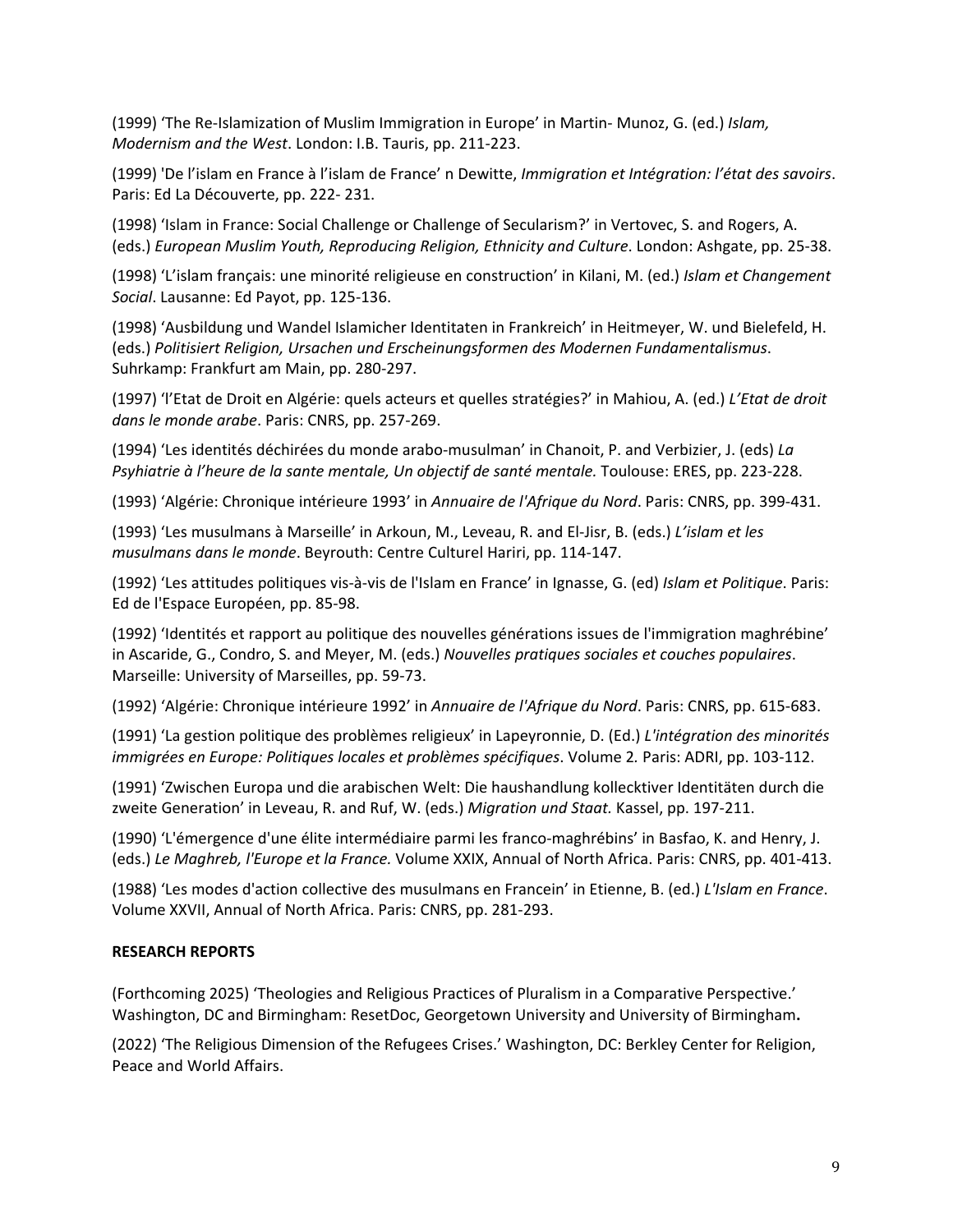(2013) 'Religion and Diasporas: Challenges of the Emigration Countries.' Fiesole: European University Institute and Migration Policy Centre.

(2011) 'Cultural and Religious Diversity in Europe: Critical Review of Policy Making.' Brussels.

(2009) 'Securitization of Islam in Europe.' Brussels: Center for European Policy Publication.

(2006) 'Muslims in Europe after 9/11: Political Situation.' Brussels.

(2005) 'Islamophobia: Comparative European Approach.' Brussels: Report to the European Commission. Brussels.

(2005) 'Muslims in Europe: A State of the Art.' Brussels: Report to the European Commission. Brussels.

(2004) 'Islam and Fundamental Rights in Europe.' Brussels: Report to the European Commission.

(2003) 'Islam, Citizenship and European Integration.' Brussels: Report to the European Commission.

(1998) 'New Entrepreneurs in Morocco, Tunisia and Algeria and their Role in the Democratization Process.' IREMAM.

(1996) 'Transnational Networks between Europe and North Africa.' Brussels: Report to the European Commission.

## **ELECTRONIC PUBLICATIONS**

(2022) 'God and Caesar: The Never Ending Competition,*' Havard Divinity School Bulletin*, January. Available at: <https://bulletin.hds.harvard.edu/god-and-caesar-a-never-ending-competition/>

(2021) 'From 9/11 to Covid-19: Lessons learned on Religion and Politics', Berkley Center for Religion, Peace & World Affairs, 11 September. Available at:

[https://berkleycenter.georgetown.edu/responses/from-9-11-to-covid-19-lessons-learned-on-religion](https://berkleycenter.georgetown.edu/responses/from-9-11-to-covid-19-lessons-learned-on-religion-and-politics)[and-politics](https://berkleycenter.georgetown.edu/responses/from-9-11-to-covid-19-lessons-learned-on-religion-and-politics)

(2021) 'The Role of Religion in the Political Future of Syria', Berkley Center Forum, 24 March. Available at: [https://berkleycenter.georgetown.edu/responses/the-role-of-religion-in-the-political-future-of-syria](https://berkleycenter.georgetown.edu/responses/the-role-of-religion-in-the-political-future-of-syria-state-muslimness-versus-islamism)[state-muslimness-versus-islamism.](https://berkleycenter.georgetown.edu/responses/the-role-of-religion-in-the-political-future-of-syria-state-muslimness-versus-islamism)

(2021) 'Radicalization and Religion: How it Happens?' *PoliticsToday*, 4 March. Available at: [https://politicstoday.org/radicalization-and-religion-how-it-happens/.](https://politicstoday.org/radicalization-and-religion-how-it-happens/)

(2021) 'What do Israel and Turkey have in Common? A Different Take on Religion and Nationalism', London School of Economics, Interdisciplinary Blog on Religion and Global Society, 25 February. Available at: [https://blogs.lse.ac.uk/religionglobalsociety/2021/02/what-to-turkey-and-israel-have-in](https://blogs.lse.ac.uk/religionglobalsociety/2021/02/what-to-turkey-and-israel-have-in-common-a-different-take-on-religious-nationalism/)[common-a-different-take-on-religious-nationalism/.](https://blogs.lse.ac.uk/religionglobalsociety/2021/02/what-to-turkey-and-israel-have-in-common-a-different-take-on-religious-nationalism/)

(2019) 'Political Violence in the Name of God: Is-it really about Religion?' in *Addressing the New Landscape of Terrorism: Toward Formulating Actionable Response.* Available at: [https://www.voxpol.eu/download/report/NEW-LANDSCAPE-OF-TERRORISM-BKK-REPORT.pdf.](https://www.voxpol.eu/download/report/NEW-LANDSCAPE-OF-TERRORISM-BKK-REPORT.pdf)

(2018) 'The Riddle of Political Islam', The International Political Studies Institute Report (ed.), *Building Trust: The Challenge of Peace and Stability in the Mediterranean,* 22 November 22. Available at: [https://www.ispionline.it/it/pubblicazione/building-trust-challenge-peace-and-stability-mediterranean-](https://www.ispionline.it/it/pubblicazione/building-trust-challenge-peace-and-stability-mediterranean-21624)[21624.](https://www.ispionline.it/it/pubblicazione/building-trust-challenge-peace-and-stability-mediterranean-21624)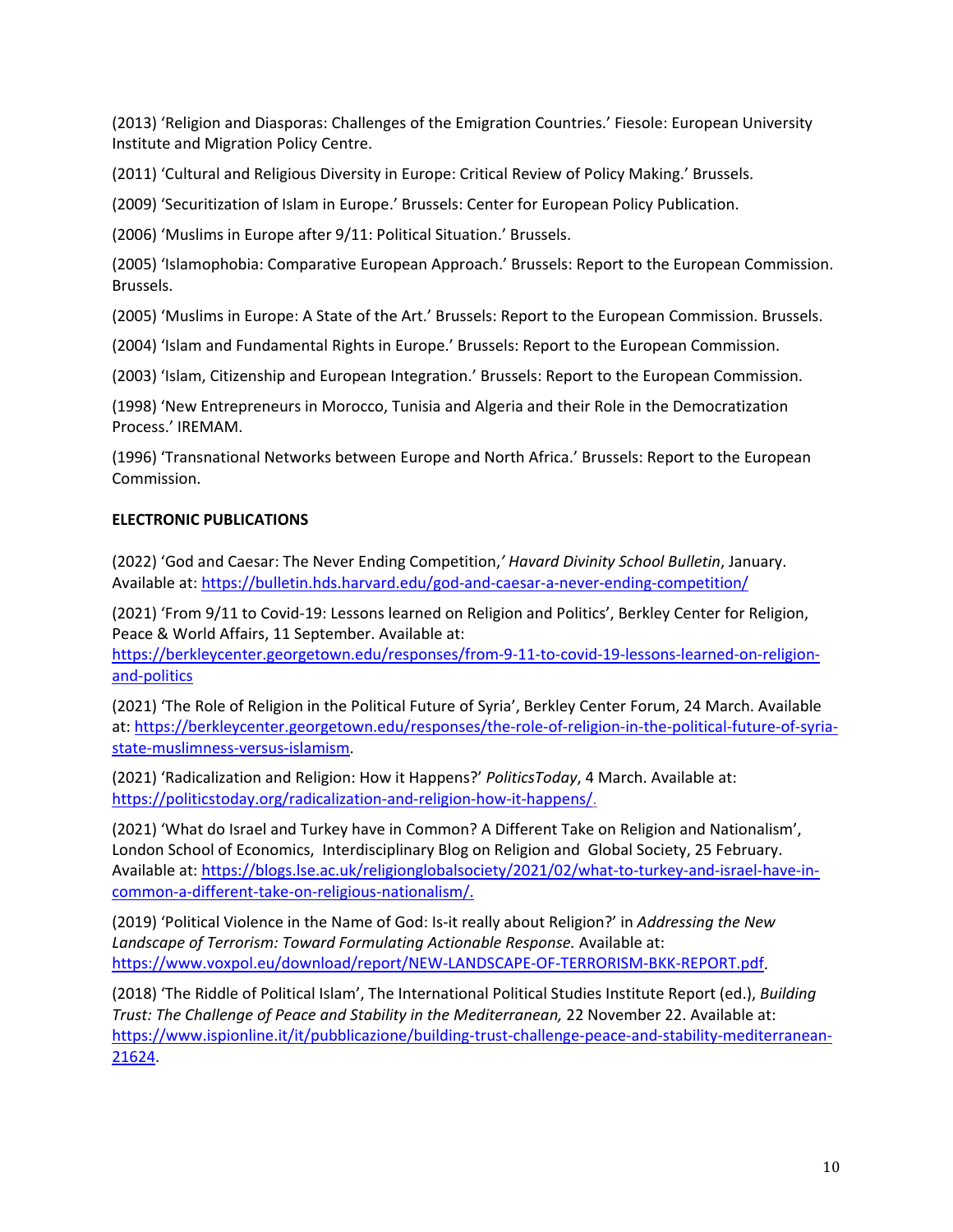(2015) **'**Why ISIS is not all of political Islam and what it means for Democracy', Project on Middle East Political Science, GW University, June. Available at: [http://pomeps.org/2015/06/22/why-isis-is-not-all](http://pomeps.org/2015/06/22/why-isis-is-not-all-of-political-islam-and-what-it-means-for-democracy/)[of-political-islam-and-what-it-means-for-democracy/.](http://pomeps.org/2015/06/22/why-isis-is-not-all-of-political-islam-and-what-it-means-for-democracy/)

(2015) 'The Lack of Symbolic Integration of Islam in Europe', Special Issue of Critcom, Council for European Studies at Columbia University, July. Available at: [http://councilforeuropeanstudies.org/critcom/the-lack-of-symbolic-integration-of-islam-in-europe-as](http://councilforeuropeanstudies.org/critcom/the-lack-of-symbolic-integration-of-islam-in-europe-as-illustrated-by-the-charlie-hebdo-attacks-2/)[illustrated-by-the-charlie-hebdo-attacks-2/.](http://councilforeuropeanstudies.org/critcom/the-lack-of-symbolic-integration-of-islam-in-europe-as-illustrated-by-the-charlie-hebdo-attacks-2/)

(2015) 'Religion is Part of the Solution', Agree to Differ, UNESCO, pp. 100-103. Available at: [http://digital.tudor-rose.co.uk/agree-to-differ/#102.](http://digital.tudor-rose.co.uk/agree-to-differ/#102)

(2015) 'La Participacion Politica', Special Issue on Islam in Europe, *Van Guardia*, 56 (July-September). Available at: [http://www.lavanguardia.com/internacional/20150611/54432720444/vanguardia-dossier](http://www.lavanguardia.com/internacional/20150611/54432720444/vanguardia-dossier-islam-europa.html)[islam-europa.html.](http://www.lavanguardia.com/internacional/20150611/54432720444/vanguardia-dossier-islam-europa.html) 

(2015) 'Countering the Islam vs the West Paradigm', *Georgetown Journal of International Affairs*, 4 December. Available at: [https://berkleycenter.georgetown.edu/essays/countering-the-islam-vs-the](https://berkleycenter.georgetown.edu/essays/countering-the-islam-vs-the-west-paradigm)[west-paradigm.](https://berkleycenter.georgetown.edu/essays/countering-the-islam-vs-the-west-paradigm)

(2015) 'Freedom of the Press and Global Jihad', *Oxford University Press Blog*, 3 February. Available at: [http://blog.oup.com/2015/02/freedom-press-global.](http://blog.oup.com/2015/02/freedom-press-global)

## **CONFERENCE PAPERS AND PANELS (AFTER PEER-REVIEWED SELECTION):**

(2022) 'Christian and Islamic Conceptions of War: Comparing Jihad and Just War.' International Studies Association Congress, Nashville, 31 March.

(2022) 'Author Meets Critique: We God's People: Christianity, Islam and Hinduism in the World of Nations.' International Studies Association Congress, Nashville, 1 April.

(2022) 'PostSecularity: Pro and Contra.' International Studies Association Congress,Nashville, 1 April.

(2021) **'**The Future of Political Islam.' Thematic Roundtable, Middle Eastern Studies Association Congress, 2 December.

(2021) 'Is Religion the blind spot of populism?' Panel at the American Political Association Congress, Seattle, 30 September.

(2021) 'Postsecularity: Pro and Contra.' Panel at the European Academy of Religion, 31 August.

(2021) 'Religion and Global Governance.' Panel at the European Academy of Religion, Munster, 1 September 1.

(2021) 'Religions and the Pandemics.*'* European Academy of Religion, 2 September.

(2021) 'Religion and IR Distinguished Scholar Award Panel Honoring Jocelyne Cesari*.'* International Studies Association (ISA) Conference, 7 April.

(2021) 'After Post-Modernity? Intersections of Religion, Memory, and Populist Nationalism.' International Studies Association Conference, 8 April.

(2021) 'Religion and the Making and Unmaking of the Liberal International Order.' International Studies Association Conference, 8 April.

(2021) 'Religion in the Foreign Policy of Emerging Powers.' Discussant, International Studies Association Conference, 7 April.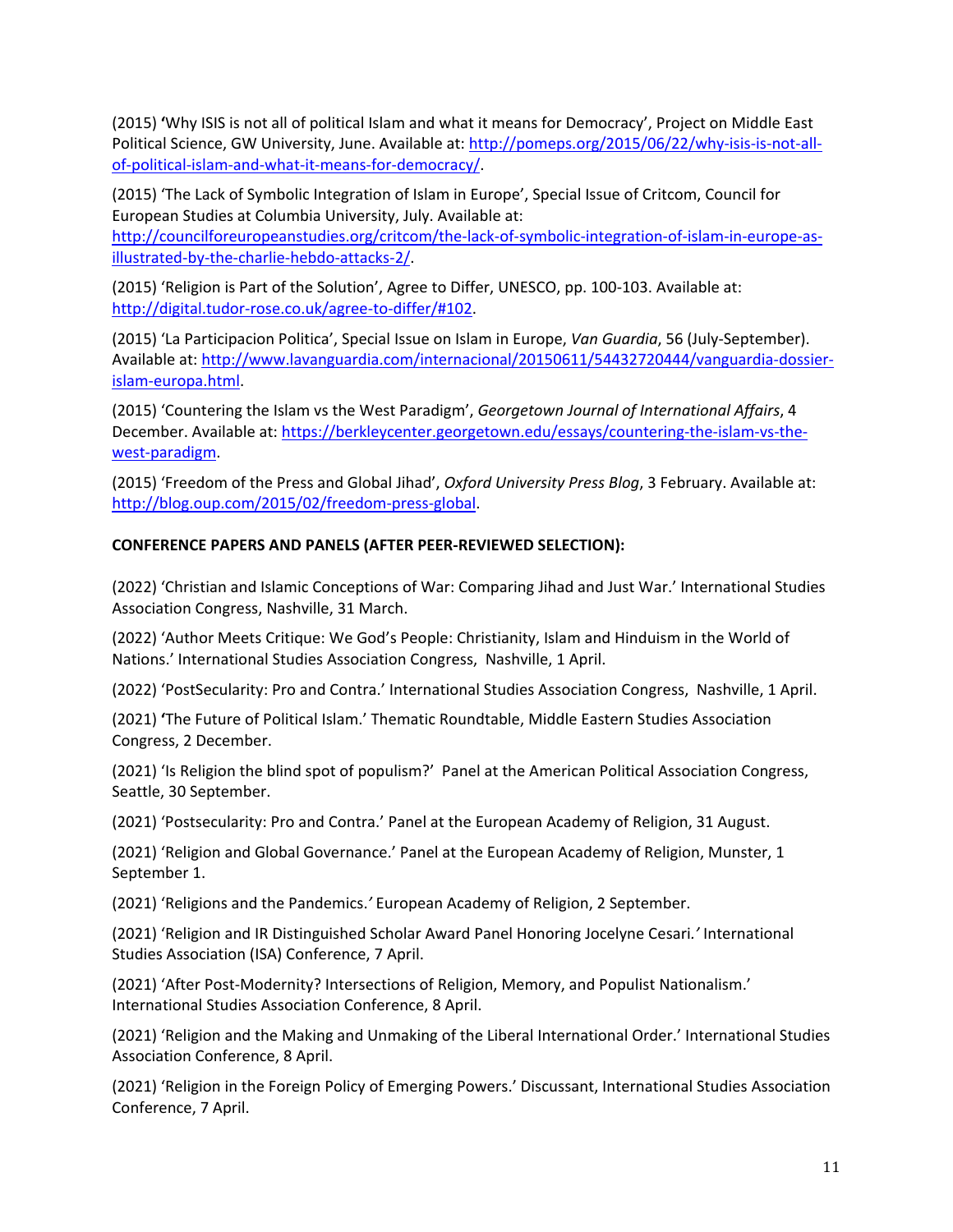(2021) 'History, Religion and International Relations: an Assessment.' Panel Chair and Discussant, International Studies Association Conference, 8 April.

(2020) **'**Religion in Politics and Politics in Religion.' American Academy of Religion, 9 December (online).

(2020) **'**Qualitative Approach to Religion and Politics.*'* MidWest International Studies Association Congress, 22 November (online).

(2020) 'The Future of Political Islam.' Middle Eastern Studies Association, 15 October (online).

(2020) *'*Is Religion the Blind Spot of Populism?' European Academy of Religion, 23 June (online).

(2019) 'Tolerance in Mediterranean Societies: History, Ideas and Institutions.' Foundation Abdul Aziz, Luce Foundation and Resetdoc*,* Casablanca, 12-13 July.

(2019) 'The Islamic Tradition and Pluralism.' Islamic Studies Center and Foundation for Religious Sciences*,* Palermo, 24-25 June.

(2019) 'Contested Sacred Sites: Comparing the Ayodhya and the Temple Mount Dispute.' Sacred Sites Conference, Bar Ilan University, 17-18 June.

(2019) 'Religion Boosting Violence Against Dignity.' In Human Dignity and Religions Symposium, Foundation of Religious Sciences and European Commission (DG for International Cooperation and Development), Brussels, 14-15 June.

(2019) 'Religion and International Relations: The Clash of Theories?' International Studies Association Congress*,* Toronto, 27 March.

(2019) 'The Future of Political Islam.' International Studies Association Congress, Toronto, 27 March.

(2019) 'The 'Clash Of Civilisations.' In 'International Relations: What Do We Know and How Do We Know It?' International Studies Association Congress*,* 29 March.

(2019) 'State and Religion: From State Policies to Religious Governance.' International Studies Association Congress, 30 March.

(2019) 'Unexpected Convergence: Religious Nationalism in Israel and Turkey.' European Academy of Religion, Bologna, 5 March.

(2019) 'Living Tradition or Traditionalism? Understanding the Role of Islam in Contemporary Politics.' European Academy of Religion, Bologna, 6 March.

(2019) 'Political Modernity: the Nexus of Religion and Nation in Turkey, India and Israel.' Center for the Study of Developing Societies*,* New Delhi, 26 February – 1 March.

(2018) 'State and Religious Violence.' Berkley Center for Religion, Peace, and World Affairs, Washington, D.C. Cosponsored by Reset Dialogues on Civilizations, Milan and the Bruno Kessler Foundation*,* Trento*,* 11-12 October.

(2018) 'The Religiosity of Migrants within National and Transnational Cultures.' Keynote Lecture, Sociology of Religion Association, Turin, 31 August 31.

(2018) 'Teaching Religion and International Relations in an Interdisciplinary Context.' European Academy of Religions Conference, Bologna, 7 March.

(2018) 'What is Political Islam? Author Meets Critics.' European Academy of Religions Conference, Bologna, 6 March.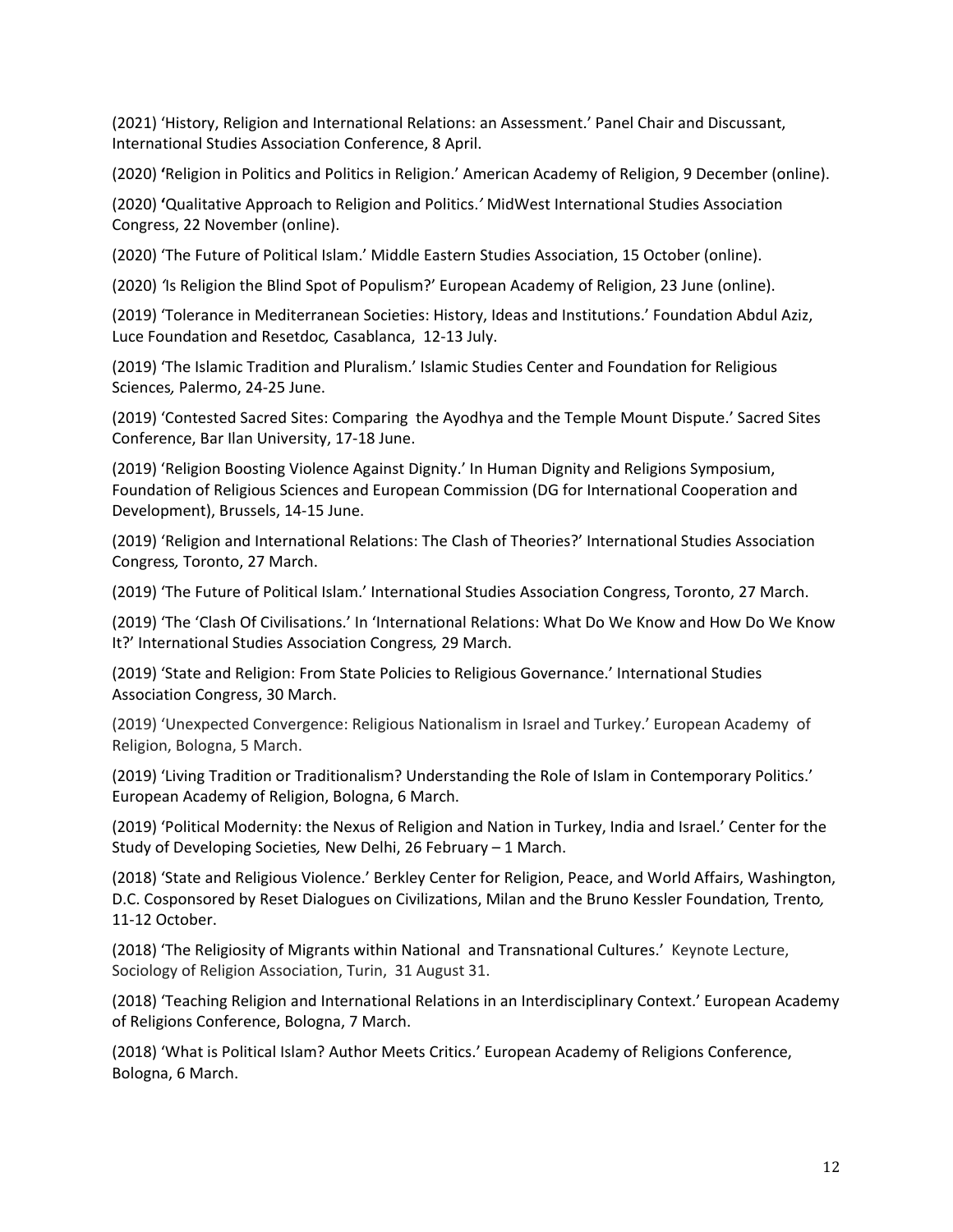(2018) 'Secularism: Religious and Political Intersections.' European Academy of Religions Conference, Bologna, 5 March.

(2017) **'**Tolerance, State and Islam.' Middle Eastern Studies Association Congress, Washington, D.C., 19 November.

(2017) 'Religion and Politics: Bridging the Gap between Political Science and Religion.' European Academy of Religions, Bologna, 20 June.

(2017) **'**Comparing Governmental and Societal Religious Discrimination in Democratic and Autocratic States.' International Studies Association Congress, Baltimore, 22 February.

(2017) 'Beyond Belief: The Interactions of Religious and Political Belonging and Behaving.' International Studies Association, 24 February.

(2016) 'State-Islam Relations.' Middle Eastern Studies Association, Boston, 20 November.

(2015) 'Public Understanding of Religion.' Panel. American Academy of Religion, San Antonio, 21 November.

(2015) 'Putting Religion at Work in International Relations.' International Studies Association. New Orleans, 19 February.

(2015) 'Securitization of Religion and its Consequences for International Relations.' International Studies Association, New Orleans, 20 February.

(2014) 'Religious and Political Spaces: Implications for the Religious/Secular Binary in International Relations.' International Studies Association, Toronto, 29 March.

(2014) 'When and How Religion Influences Democracy.' International Studies Association, Toronto, 16- 30 March.

(2014) 'Religion and Democratization: The Arab Awakening in the International Context.' International Studies Association Congress, Toronto, 26-30 March.

(2014) **'**Revisiting the Concept of Secularism and Public Space in the Light of Transnational Social and Religious Movements in Europe.' Council of European Studies Congress, Washington, D.C., 14-16 March.

(2011) 'State Policies and Islam in the Middle East and Their Consequences for International Relations.' International Studies Association, Montreal, 18 March.

(2009) 'Transnational Islamic Thinking in Europe.' Middle Eastern Studies Association Conference, Boston, 21-24 November.

(2005) 'Islam in Europe: The limits of the Secularization Thesis.'University of California, Los Angeles, Consortium for Humanities and Social Sciences, 20 May.

(2004) 'Islam in World Politics: Between Fundamentalism and Cosmpolitanism.' International Studies Congress, Montreal, 17-20 March.

(2004) 'Islam and Secularism in Europe and in the US.' Paper presentation. International Symposium, University of Granada, 28 January.

(2003) 'Islam, Gender, and Generation: Differences between Europe and America.' Paper presentation. University of Bradford, Wolfson College, Oxford, 28-29November.

(2003) 'Religion and Politics: Interaction, Confrontation and Tension.' In the Thematic Network of European Social Science Research Centres (REMSH), Freie Universitat, Berlin, 14-16 November.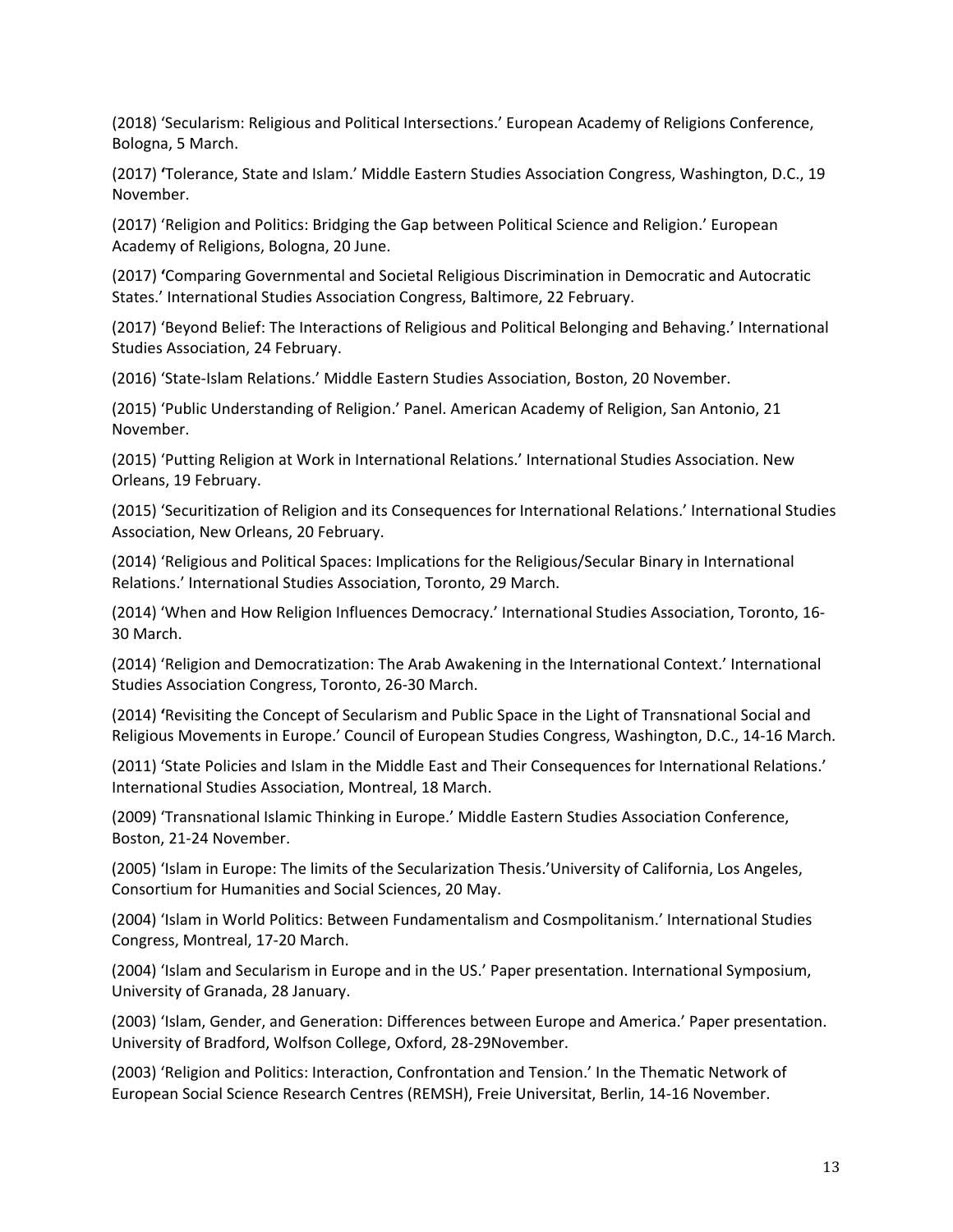(2003) 'Muslim Identities in Europe and in the US.' Association for the Sociology of Religion Congress, Atlanta, 15-17 August 15-17.

(2003) 'European Muslims: Security Issues and Cultural Realities.' *First Mediterranean Dialogue Workshop*, NATO Defense College and Institute for International Affairs, Rome, 7-8 July.

(2003) 'Islamic Minority Rights in Europe and in the US: Inventory of a Mutual Accommodation.' *The*  Legal Treatment of Islamic Minorities in the European Union and the United States, International and European Forum of Migration Research, Turin, 19-21 June.

(2003) 'Islam and the Secularized Nation: A Transatlantic Comparison.' Paper presentation. *Religious Voices in Public Spaces*, The Institute for Advanced Research, Ethics, and Public Life, University of Leeds, 2-4 June.

(2003) 'The Hybrid and Globalized Islam of Europe.'*Youth and Gender: Transnational Identities and Islamophobia*, University of Bradford, Brussels, 22-24 May.

(2003) 'Mosque Projects in European Cities.' *Religion and Social Cohesion in Europe*, D'un Monde a l'Autre, Lille, 23 May.

(2003) 'Muslim Political Participation in Europe.' *Islam in Europe and in the US after 9/11*, Oxford-Princeton Conference, Oxford University, 28-30 April.

(2003) 'The Construction of Muslim Identities and Group Relations in Europe and in the U.S.' *Islam and Muslims in the United States and Europe: A Process of Mutual Accommodation*, SSRC/Russel Sage Foundation, New York, 10-12 April.

(2003) 'Islam in Europe: An Overview.*' European Doctoral Conference*, University La Sorbonne, Paris, 13- 20 March.

(2003) 'Culture, Religion and Globalization: Why Islam is Made into an Exception.' International Studies Association Congress, Portland, Oregon, 25 February - 1 March.

(2003) 'Culture and Identity in IR Theory: A Critical Approach.' International Studies Association Congress, Portland, Oregon, F25 ebruary – 3 March.

(2003) 'Islam in Europe and in the United States: Common Points and Differences.'*Religion and Social Cohesion,* University of Roma, 28 January – 1 February.

(2002) 'Muslims in the West, Ethnicity and Diaspora.' Workshop, *Religious Movements, Ethnicity and Citizenship*, Centre for Research in the Arts, Social Sciences and Humanities, University of Cambridge, Cambridge, 19 June.

(2002) 'The Disadvantages and Advantages of Comparing Islam in Europe and Islam in the US.' Workshop, *Assimilating Muslims, Emerging Islams?* at Social Sciences Research Council/Russel Sage Foundation, New York City 13-14 May.

(2002) 'Islam and Globalization: The Necessity of a New Approach.' Panel. *Justification and Legitimacy across the Domestic-International Divide: The Roles of Religion, Culture, and Normative Discourse*, International Studies Association Congress, New Orleans, 24-36 March.

(2001) 'Islam in Western Democracies: The Challenge of Pluralism.' Paper presentation. *American Muslim Social Scientists Association Congress*, Detroit, 26-28 October.

(2001) 'Religious transnational Networks: Theoretical and Methodological Analysis.' Paper presentation. *Fourth Pan-European International Relations Conferenc*e, University of Kent, Canterbury, 9-11 September.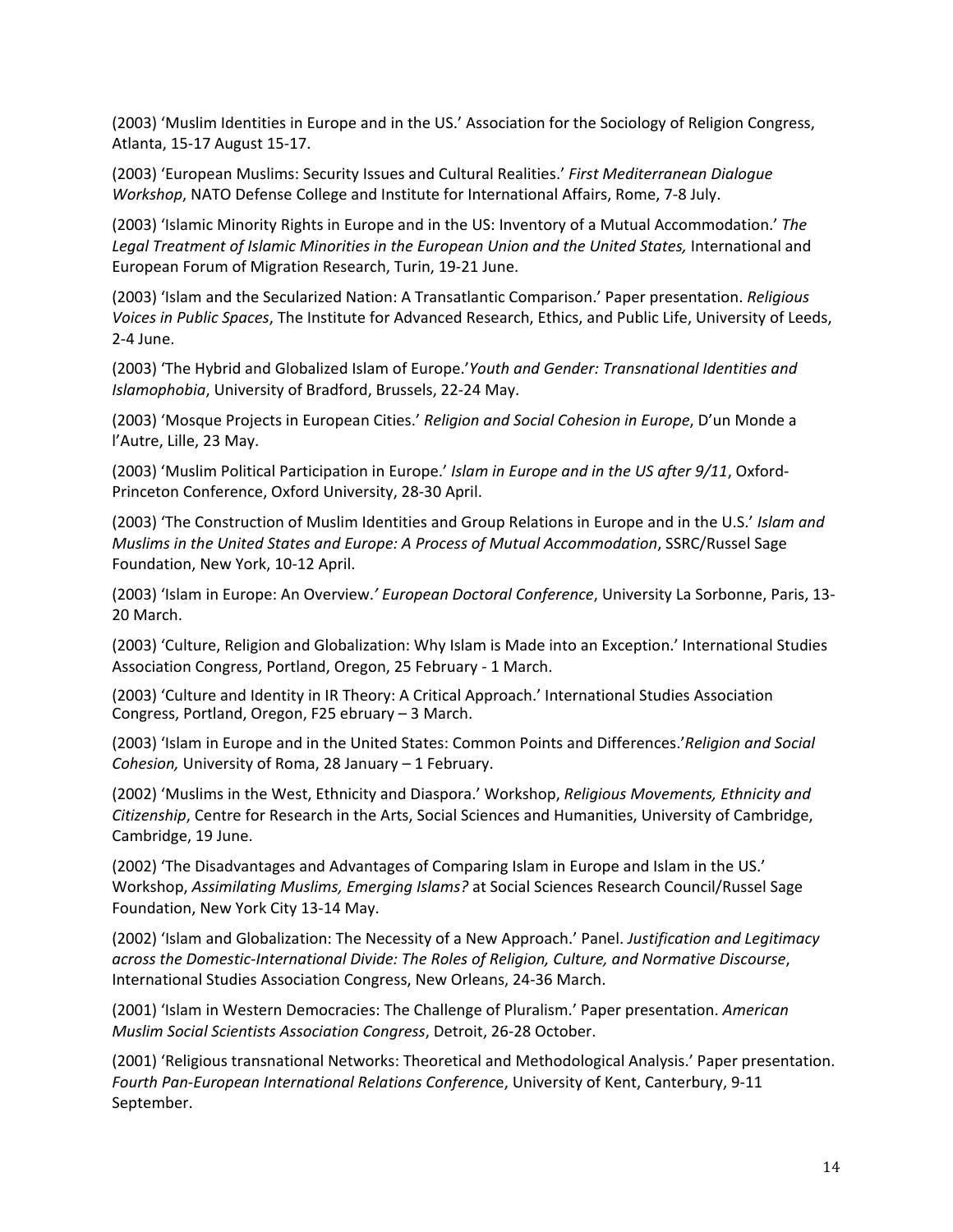(2001) 'The Role of Religion in the Mediterranean.' Conference, *A Mediterranean Cultural Policy in the Making*, Center for European Studies, Bogazici University, Istanbul, 4-8 September.

(2001) 'Islam: A New Subject for Sociology of Religion.*'* Paper presentation*. Association for the Sociology of Religion,* Anaheim, California, 17-19 August.

(2001) 'Transregional Religions in the Mediterranean Sources of Political Conflict or Resources for its Regulation?' Conference, *Does Culture Matter*?, Center for European Studies, Bonn University, 20-21 June.

(2001) 'Islam in Europe: Real and Imagined Problems.' International Symposium, *Cosmopolitanism, Human Rights, and Sovereignty in Multicultural Europe*, Institute of European Studies, UC Berkeley, 4-5 May.

(2001) 'Muslims Migrants in Europe.' EPIIC International Symposium, *Race and Ethnicity, A Global Inquiry*, Tufts University, 1-6 March.

(2001) 'Muslims in France.' Symposium, *Muslims in Europe: A Comparison of Five Countries*, Friedrich Ebert Stiftung and Catholic University, Berlin, 9-10 February.

(2001) 'Quand la religion aide à l'intégration: analyse comparée des élites musulmanes euroopéennes et américaines.' Paper presentation. Congrès de l'Association Française des Sciences Sociales des Religions, Paris, 5-6 February.

(2001) 'L'islam au service de la citoyenneté: une comparaison Europe/Eats-Unis' (When Islam Serves Citizenship : A Comparison Europe/ USA). Conference, *Les nouveaux territoires de la citoyenneté en Europe (New Domains of European Citizenship)*, Paris, Institut Français des Relations Internationales, 18- 19 January.

(2000) 'The Immigrant Second Generation in Europe and the United States: The Case of France.' Symposium, *The Immigrant Second Generation in Europe and in the United States*, International Center for Migration, Ethnicity and Citizenship, New School University, New York City, 7 December.

(2000) 'Why Is Democracy Still Improbable in Algeria?' Workshop, *Algeria's Prospects for Stability*, School for International and Public Affairs, Columbia University, New York City, 4 April.

(2000) 'Migration and the Security Narrative of Schengen and NAFTA: Surveillance and Power Beyond Borders.' International Studies Association Congress, Los Angeles, 14-18 March.

(1999) *'*Islam in the West: A Comparison between Europe and America.*'* International Association of Sociology of Religions, Leuven, Belgium, 26-30 July.

(1999) 'The Hidden Side of Globalization: Heterogeneity and Culture.' International Studies Association Conference*,* Washington D.C., 16-19 February.

(1999) 'Musulmans francais et integration socio-politique.' Congress, *Religion and Mobilization in the Public Square*, Association Francaise de Sciences Sociales des Religions/Association Francaise de Science Politique, Paris, 1-2 February.

(1998) 'Les musulmans en Europe: nouveau pluralisme religieux et democratie.' Conference, *Laicites, religions et democraties: perspectives comparatistes*, Ecole Pratique des Hautes Etudes, Paris, 7-8 December.

(1998) 'Muslim European Youth: A Comparative Approach.' Conference, *Islam in Europe,* Ortega Y Gasset Foundation, Valencia, 6-8 July.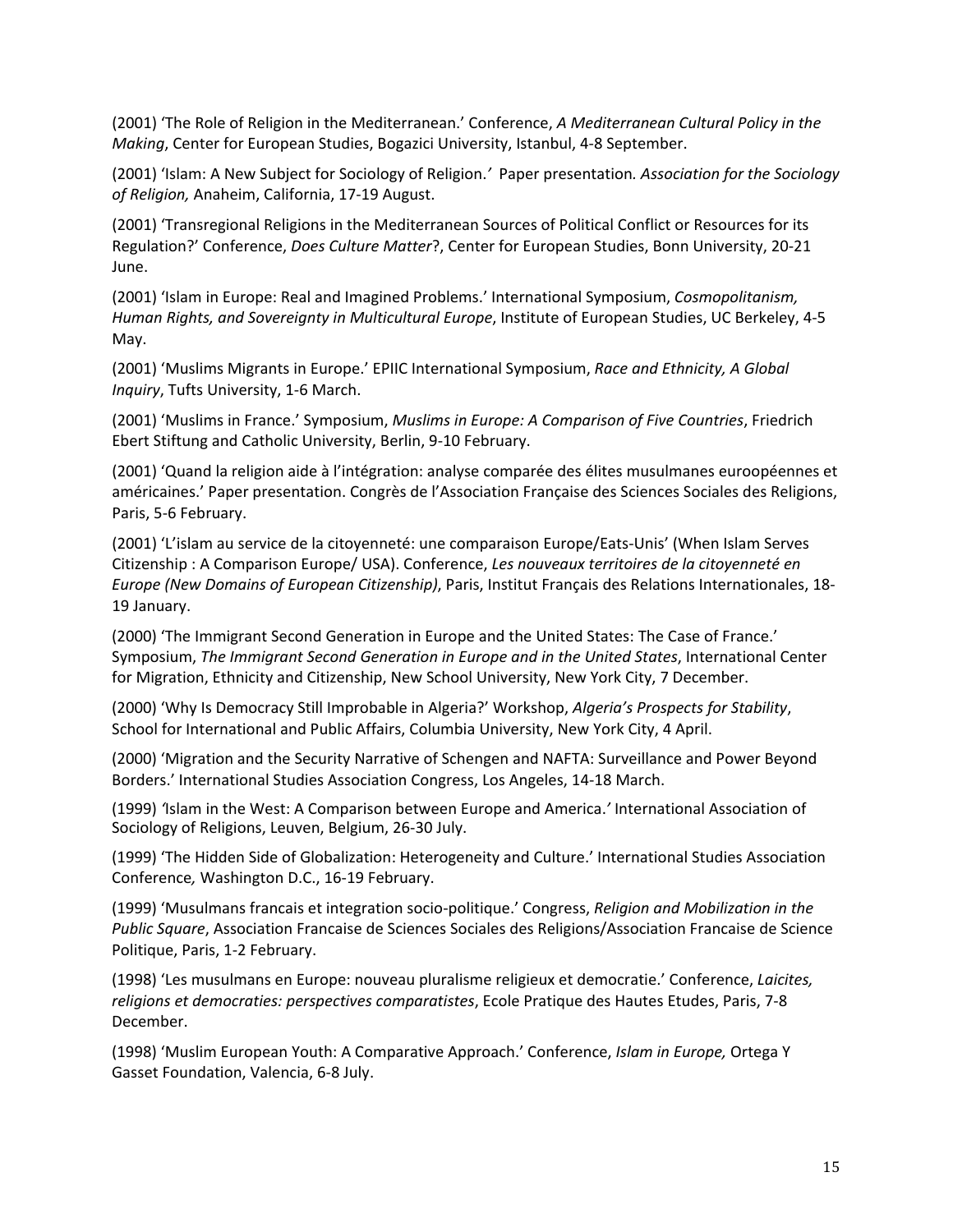(1998) 'New Generations of Muslims in France: The Issue of Pluralism.' Conference, *Individual and Society in the Mediterranean Islamic World,* European Science Foundation, Istanbul, 3-5 July.

(1998) 'Diasporas as Transnational Networks in the Context of Globalization.' Conference, *Integration of Migrants in Liberal States*, European Institute, Florence, 8-9 May.

(1998) 'Muslims in France: A Challenge to Secularism?' Conference, *Religious Differences in France,*  Cornell University, 23-25 April.

(1997) 'Islamization/Reislamization of the Muslim Youth in Europe.' The Middle East Studies Association Conference, San Francisco, 22-25 November.

(1997) Migrants and Minorities in European Cities: Dynamics of Social Integration and Social Exclusion at the Neighborhood Level.' Megacities Network Second International Conference, Liège, Belgium, 6-8 November.

(1997) 'Individual and Society in Europe: The Case of Islam.' Symposium, *Individual and Society in the Mediterranean Islamic World,* European Science Foundation, Louvain-la-Neuve, Belgium, 25-29 September.

(1997) 'Transnational Networks between Europe and North-Africa: A Risk for the Nation- States.' XVIIth World Congress of the International Political Science Association, Seoul, Korea, 17-21 August.

(1997) 'Islam and Modernity.' XXIVth Conference of the International Society for the Sociology of Religions, Toulouse, France, 7-10 July.

(1996) 'Islam in France: Social challenge or Challenge of Secularism.' Symposium*, Fundamentalism in Europe*, University of Bielefeld, Germany, 15-18 October.

(1996) 'Islam and Social Change in France.' Conference, *Islam en Europe,* University of Geneva, 7-8 October.

(1996) 'Associations islamiques et lien civique.' Conference, *Urban Citizenship and Social Mediation,*  Fondation des Villes et Territoires en Méditerranée, Rabat, Morocco, 17-19 April.

(1996) 'The Reislamization of Islamic Immigration in Europe.' Symposium, *Europe and Islam: Dynamics and Convergent Trends*, Carlos V Center for International Relations, Toledo, Spain, 11-13 April.

(1995) 'L'islam à domicile.' Conference, *L'Hospitalite: Significations sociales et culturelles*, Ecole des Hautes Etudes en Sciences Sociales, Paris, 14 December.

(1995) 'L'émergence d'une diaspora permi les populations originaires du Maghreb installées en Europe.' Conference, *Arab Migration: Economic Mobility between North Africa and Europe*, Arab States League, Tunis, 7-8 September.

(1995) 'Les musulmans de France: le défi de la condition minoritaire.' Symposium, *Religions in Europe: A Comparative Approach*, Department of Anthropology, University of Grenada, Spain, 24-26 April.

(1994) 'Solidarités transnationales en Méditerranée.' 23rd International Political Science Association Congress, Berlin, 21-24 August.

(1994) 'The Political Mobilization of the New Generations from North African Migrations.' Conference, *Migration, Social Exclusion, and the European City*, European Research Center on Migration and Ethnic Relations, Utrecht, Netherlands, 13-16 April.

(1993) 'Muslim Minority in France: Result of the Colonial Past.' Symposium, *Muslim Minorities in Europe: A Survey of the Communitie*s, University of Exeter/British Council, Skopje, Macedonia, 19-23 April.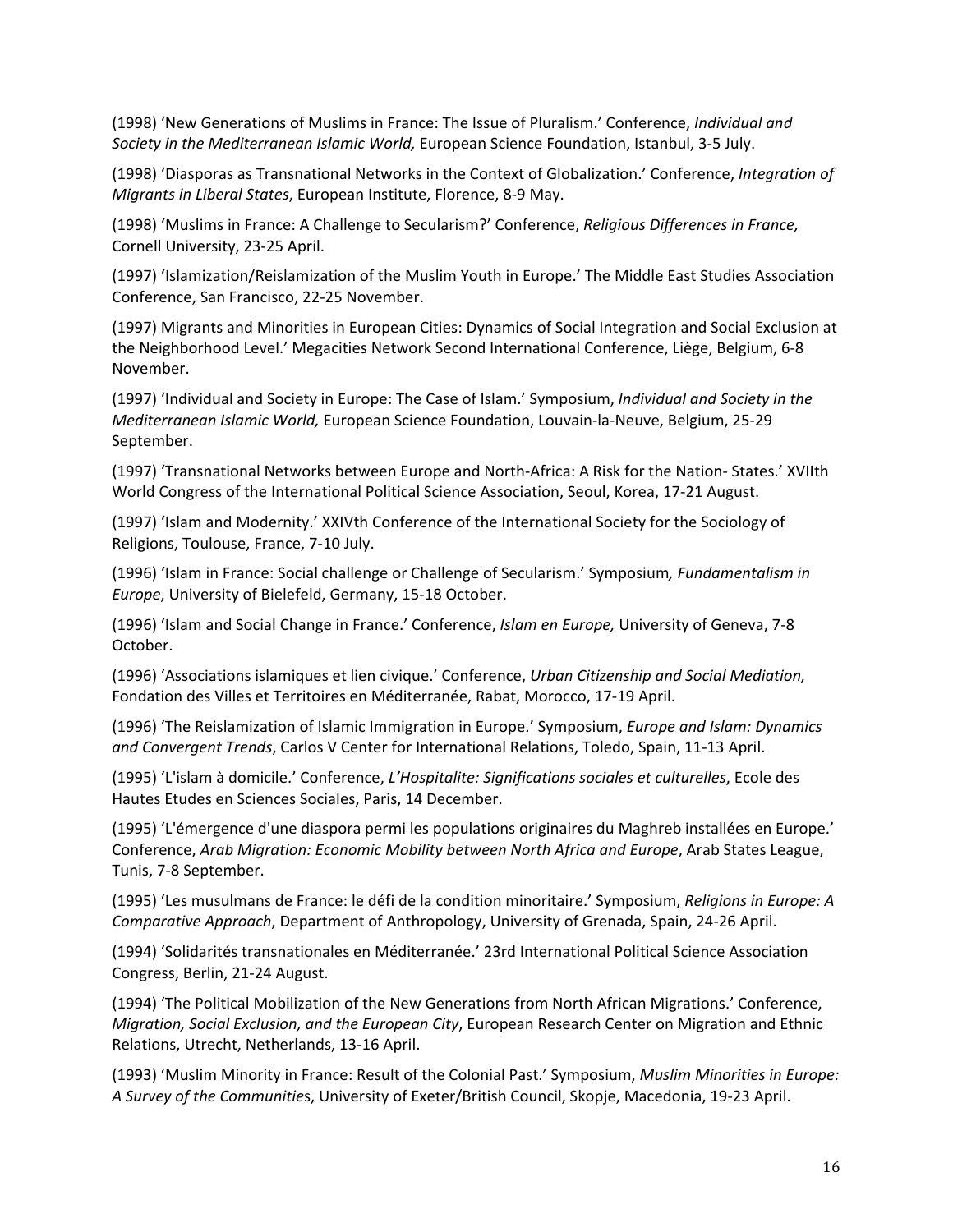(1993) 'The Shaping of Muslim Minority in France.' Conference, *Islam in Europe*, Oxford University, 5-7 April.

(1989) 'Les stratégies des populations musulmanes issues de l'immigration lors des élections municipales du mois de mars 1989.' Friedrich Hebert Stiftung Foundation, Bonn, Germany, 21 November.

## **COMMUNITY AND PUBLIC SERVICE**

*Civil, Educational and Cultural Activities (2020-2022 selection)*

"Race, Religion and American Nationalism", Pulitzer Center on Crisis Reporting, Washington DC, May 6 2022.

'Twenty five years Anniversary of Jose Casanova ' Public Religions in the Modern World', *Berkley Center for Religion, Peace and World Affairs*, April 19 2022

'The Enduring Presence of Religion in the Making of Europe.' Launch Event for the Oxford Handbook of Religion and Europe, *Berkley Center for Religion, Peace and World Affairs*, January 27 2022.

'Religion and Populism in Europe and in the United States.' Presentation at the *Council of Foreign Relations Seminar on Religion and Foreign Affairs*, January 6 2022. [https://www.cfr.org/event/religion](https://www.cfr.org/event/religion-and-populism-united-states-and-europe)[and-populism-united-states-and-europe](https://www.cfr.org/event/religion-and-populism-united-states-and-europe)

Consultation for *the UN Special Rapporteur on Freedom of Religion and Belief*, for the preparation of his report to deliver at the UN Human Rights Council (March 2022) on the 'rights of persons belonging to religious or belief minorities in situation of conflict and insecurity', December 8 2021.

Consultation and participation in 'Social Media and Misinformation.' Workshop and Public Event, organized by the *Pulitzer Center on Crisis Reporting* and the *Berkley Center for Religion, Peace and World Affairs*, Georgetown University, December 3 2021

'The Religious Dimension of Populism.' Workshop and Lecture for the *European Center for Populism Studies*, Frankfurt, July 7 2021.

'Minorities and the Escalation of Hate Speech in the West: Causes and Solutions.' *Hamad Ben Khalifa University,* Doha, March 3 2021. [https://www.hbku.edu.qa/en/news/interfaith-dialogue-cooperation.](https://www.hbku.edu.qa/en/news/interfaith-dialogue-cooperation)

'France and Islam: Ideology and Geopolitics.' *Brookings Doha Center*, November 30 2020. [https://www.brookings.edu/events/france-and-islam-identity-politics-and-geopolitics/.](https://www.brookings.edu/events/france-and-islam-identity-politics-and-geopolitics/)

'Islam in France: Security and Secularism Challenges.' *Critical Connections*, November 30 2020. [https://www.youtube.com/watch?v=eqNVH3\\_pl2g.](https://www.youtube.com/watch?v=eqNVH3_pl2g)

'The Future of the Muslim Brotherhood.' *Trends Think Tank*, Qatar, November 30 2020.

[https://trendsresearch.org/event/muslim-brotherhoods-global-journey-from-mastery-of-the-world-to](https://trendsresearch.org/event/muslim-brotherhoods-global-journey-from-mastery-of-the-world-to-hunt-for-safe-havens/)[hunt-for-safe-havens/.](https://trendsresearch.org/event/muslim-brotherhoods-global-journey-from-mastery-of-the-world-to-hunt-for-safe-havens/)

Virtual 2020 Student Poster Session on Religion, Ethics and World Affairs, April 24 2020. [https://berkleycenter.georgetown.edu/events/virtual-2020-student-poster-session-on-religion-ethics](https://berkleycenter.georgetown.edu/events/virtual-2020-student-poster-session-on-religion-ethics-and-world-affairs)[and-world-affairs.](https://berkleycenter.georgetown.edu/events/virtual-2020-student-poster-session-on-religion-ethics-and-world-affairs)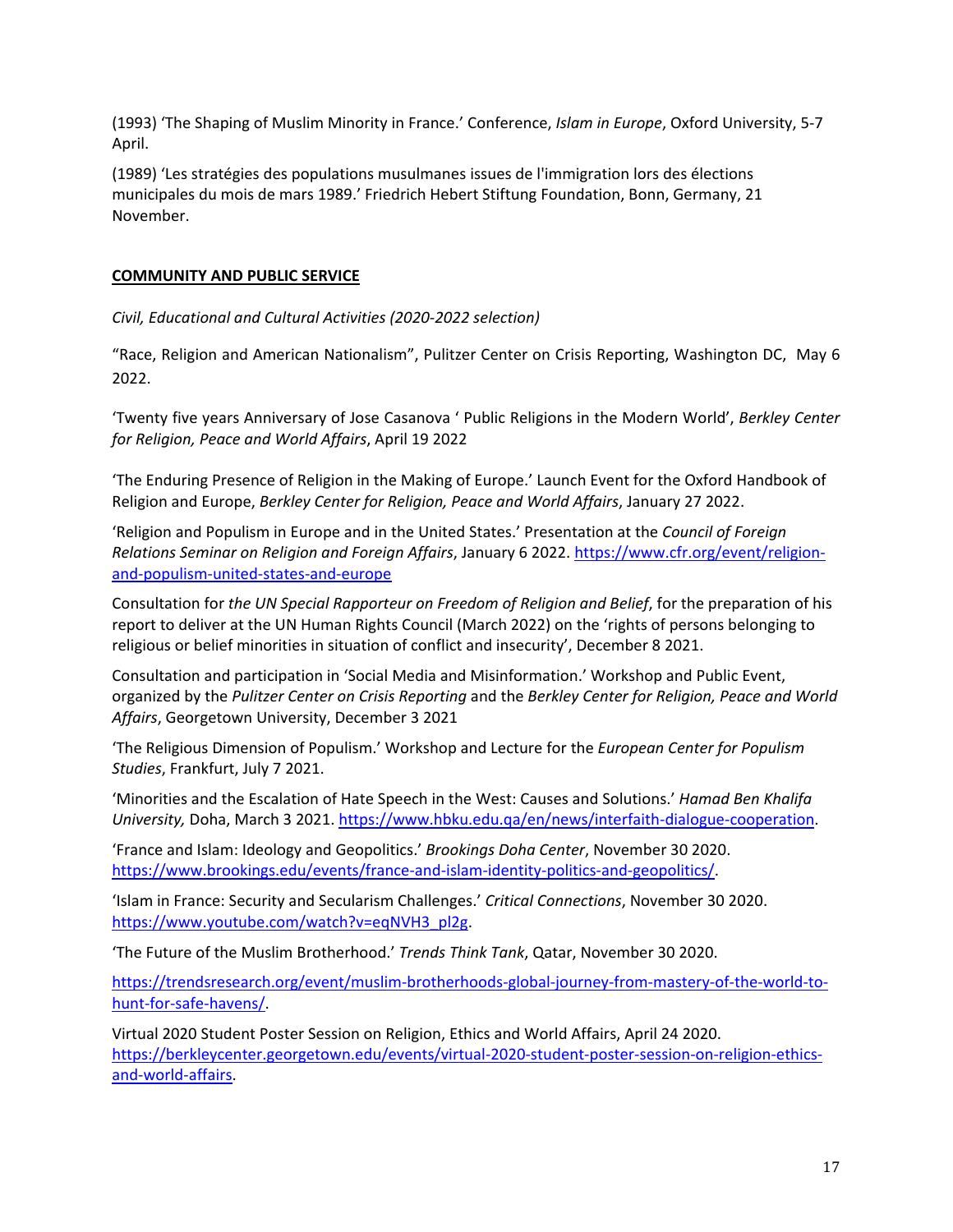## **TEACHING AND RESEARCH POSITIONS**

J. Dermot Dunphy Visiting Professor of Religion, Violence, and Peacebuilding -- Harvard Divinity School, 2018-Present.

Professor of Religion and Politics – Department of Theology and Religion, University of Birmingham, 2015-Present.

Senior Fellow – The Berkley Center for Religion, Peace and World Affairs, Georgetown University, 2012- Present.

Professorial Fellow – Institute for Religion, Politics and Society, Australian Catholic University, Melbourne, 2017-2022.

Research Associate and Director of Islam in the West Program – Harvard University, Prince Al Waleed Islamic Studies Program, 2015-2018

Senior Visiting Professor of International Relations – School of Advanced International Studies (SAIS), Johns Hopkins University, 2012-2013.

Minerva Chair of Religion, Conflict and International Relations – National War College, National Defense University, 2011-2012.

Visiting Professor – Department of Political Science, University of Fribourg. Switzerland, Fall, 2010.

Lecturer – Government Department, Harvard University, 2008-2011.

Visiting Professor – Anthropology Department, Harvard University, 2005-2006.

Associate Research Scholar and Visiting Professor – School of International and Public Affairs, Columbia University, 2000-2001.

Associate Research Scholar – Italian Academy, Columbia University, 1999-2000.

Visiting Professor – Consortium for Studies on Western Europe University and New York University, Fall, 1999.

Fulbright Scholar – Center for Middle Eastern Studies, Harvard University, Spring, 1999.

Research Fellow – The Center for the Study of World Religions, Harvard Divinity School, Fall, 1998.

Tenure-Track Professor at the National Center for Scientific Research and Universite La Sorbonne, Paris, 1992-1998.

#### **INVITED PRESENTATIONS AND KEY NOTE LECTURES**

'Religious Tolerance Versus Political Toleration: How to Understand the Current Tensions About Individual Rights in Muslim-Majority Countries.' Paper presentation.Symposium *Discourses of Hate, Tolerance and Co-existence***,** Hamad Bin Khalifa University, Doha, Qatar, February 17 2022

**'**Beyond the State Law Versus God's Law Dilemma: A Genealogical Approach to the Contemporary Islamic Concept of Law.' Paper Presentation. Conference *Religion, State, and Law: National, Transnational and International Challenges,* University of Graz, Vienna, December 2 2021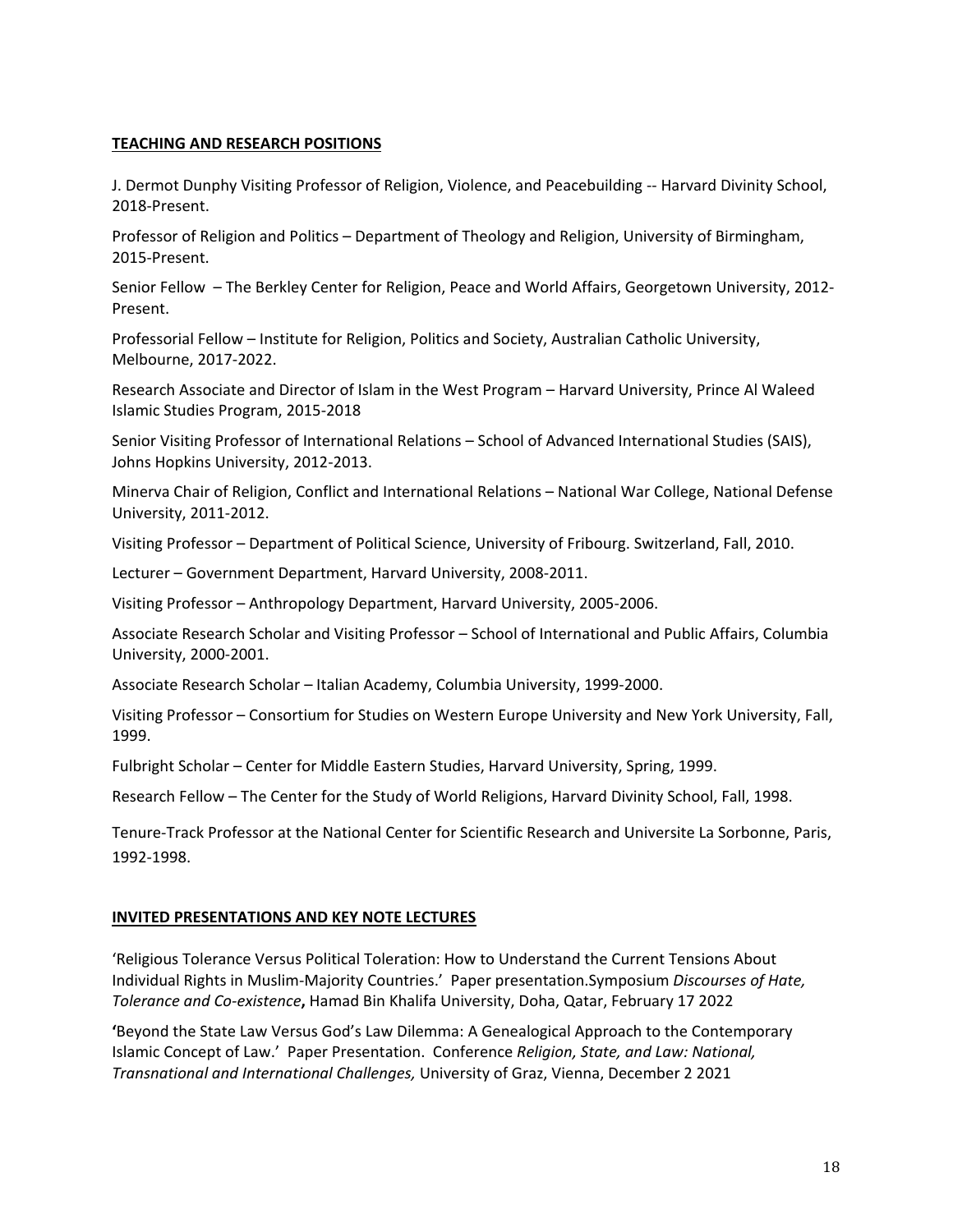'Religious Tolerance Versus Political Toleration.'Paper Presentation. *Carthage Seminars* (Tunisia)*, Pluralism in Arab and Muslim countries,* Luce Foundation and ResetDoc*,* June 30 2021.

'Religion in the World of Nations.' Keynote lecture.*Landecker Seminar Series*, Oxford University, March 2 2021[. https://www.youtube.com/watch?v=HowsDcDeYbE.](https://www.youtube.com/watch?v=HowsDcDeYbE)

'Religious Tolerance and Secularism.' Keynote lecture.University of Utrecht, December 2 2020. [https://drive.google.com/file/d/1IrDugMnP8gOZ\\_mOfPtLLweEl-Zom0ixU/view?ts=5fd82ea7.](https://drive.google.com/file/d/1IrDugMnP8gOZ_mOfPtLLweEl-Zom0ixU/view?ts=5fd82ea7)

'Jihad and Just War in a Comparative Perspective.' Paper presentation. *Carthage Seminars* (Tunisia), Luce Foundation and Reset Doc, July 2-3 2020 (online).

'Tolerance in Mediterranean Societies: History, Ideas and Institutions.' Keynote lecture.Abdul Aziz Foundation, Luce Foundation and Resetdoc*,* Casablanca, July 12-13 2019.

'Religious Tolerance and Secularism.' Keynote lecture.University of Utrecht, December 2 2020.

'Opening Keynote Lecture of the Interreligious and Interfaith Summit.' *United Nation Development Program,* Beirut, December 18 and 19 2018.

'Opening Keynote of the World Muslim Leaders Forum.' Lambeth Palace, London, December 5 2018.

'International Policies and the Rights of Women.' Paper Presentation*.International Workshop on Women, Faith and Culture*, Italian Minister of Foreign Affairs, Rome, November 14 2018.

'Religious Nationalism in a Comparative Perspective.' Paper Presentation.*Religion and Diplomacy Conference*, Fletcher School, Tufts University, October 26 2018.

'State and Islam Relations and its Influence on Conflict Resolution and Peace Building.'Paper Presentation, *Exit Violence: The Role of Religion(s)*, ResetDoc Foundation,Georgetown University, October 12 2018.

'The Religiosity of Migrants within National and Transnational Cultures.' Keynote lecture. *Sociology of Religion Association Annual Conference*, Turin, August 31 2018.

'Civilization as Disciplinization and the Consequences for Religion and World Politics.'Paper presentation. *Clash of Civilizations* Workshop.Dialogue of Civilizations Research Institute*,* Berlin, June 19 2018.

'The Modern Reinvention of Minority and its Consequences on the Sectarian Conflicts in Syria.' Paper Presentation. *Religious Minorities* Conference, Bar Ilan University, June 11 2018.

**'**The Future of Political Islam.'Keynote lecture. Brookings Institute, Washington, D.C., April 24 2018.

**'**Does Civil Resistance Work?' Discussant.*Religion for the Practice of Peace*, Harvard Divinity School, February 8 2018.

'Tolerance and Muslim in Non-Muslim Countries.' Paper presentation. *Annual Conference of the Prince Al Waleed Islamic Studies Program,* Harvard University, March 2 2018.

'Religion and Violence: What God Has to do With it?'Keynote lecture. Political Science Department, University of Birmingham, February 21 2018.

'Religious Literacy and Foreign Policy.' Keynote lecture. *Forum on Religion*, Mediterranean Conference of the European Council, Rome, November 29 2017.

'Ethnonationalism and Vulnerable Populations.'Paper presentation. *Panel of the Council on Foreign Relations*, American Academy of Religion Annual Conference, Boston, November 20 2017.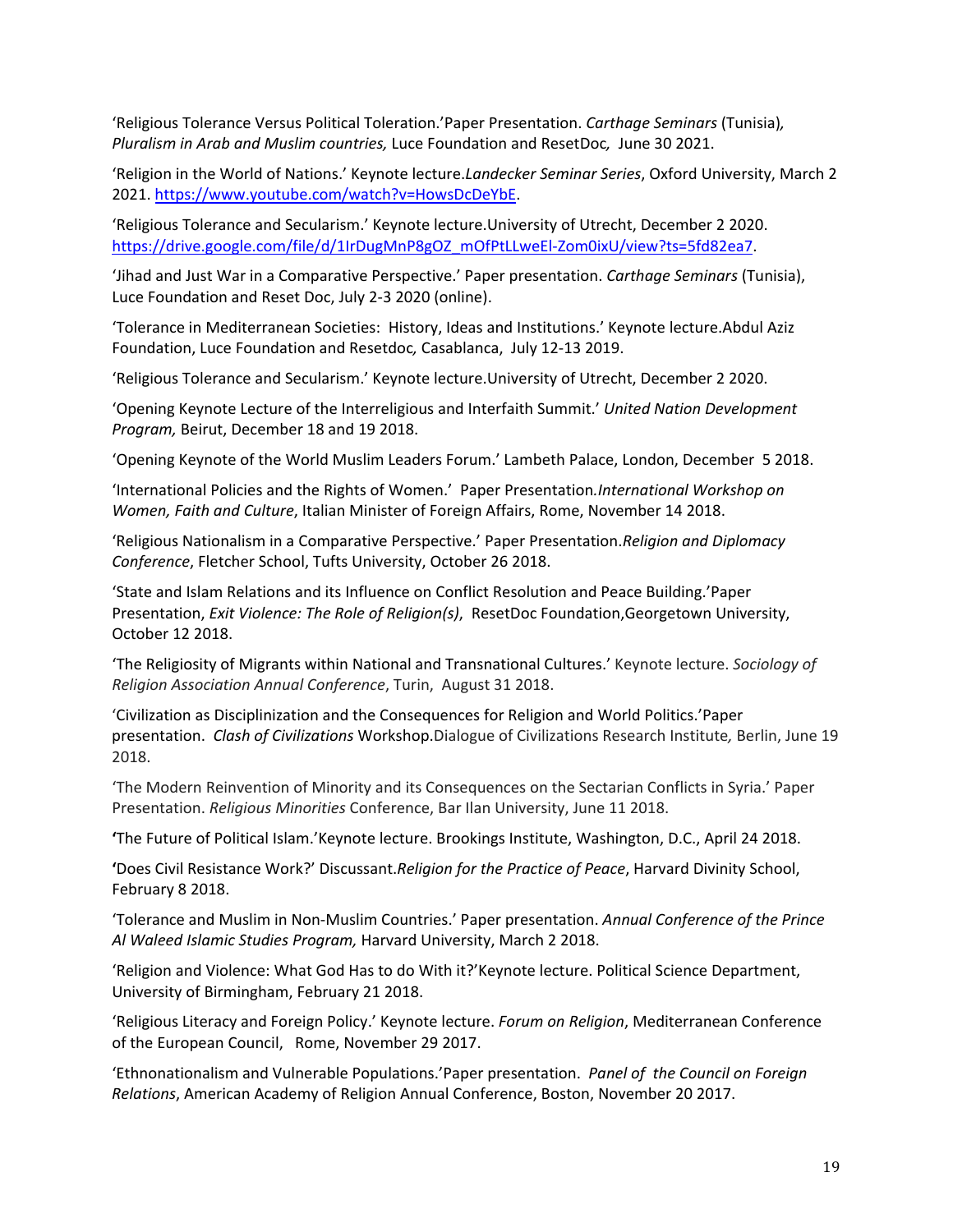'Religion, Gender and Democracy in a Comparative Perspective.' Keynote lecture.Institute for Religion, Politics and Society**,** Australian Catholic University, Melbourne, August 2 2017.

'Political Violence in the Name of God: Is it really about Religion?' Opening Keynote of the conference *Addressing the New Landscape of Terrorism: Formulating Actionable Response*, Thai Minister of Foreign Affairs, Bangkok, July 25 2017.

'Islam in Europe: Demography and Culture.'Keynote lecture. Assilah Foundation, Tangiers, Morocco, July 17 2017.

'The Rise of Ethno-Nationalism and the Future of Liberal Democracy.' Paper Presentation.*Religion and Politics Annual Conference*, Council on Foreign Relations, New York, June 15 2017. [https://www.cfr.org/blog/rise-ethnonationalism-and-future-liberal-democracy.](https://www.cfr.org/blog/rise-ethnonationalism-and-future-liberal-democracy)

'Religion and Populism.'Paper presentation. *Religion and Foreign Policy Conference*, Council on Foreign Relations, New York, May 23 2017.

'Why Do French Fear Islam?'. Keynote lecture. Center for Middle Eastern Studies, Harvard University, May 8 2017.

'What is Islamic in ISIS?' Keynote lecture. Center for Middle Eastern Studies, Harvard University, February 6 2016.

'Political Islam: Bringing the State Back.' Keynote lecture.George Washington University, April 29-30 2015.

'State Policy, Education and Toleration in Muslim Countries.'Paper Presentation. *Islamic Studies Program,* Harvard University, April 11 2015.

'Islamophobia in Europe and its Consequences on Democracy.' Keynote lecture.Center for Transatlantic Relations at Johns Hopkins University and Brookings Institute, March 30 2015.

'Revisiting Political Islam: Lessons Learned from the Arab Spring.'Keynote lecture. University of Johannesburg, January 22 2015.

'Revisiting Secular Norms in the light of the Arab Spring.'Keynote lecture. Goethe University, Frankfurt, November 21 2014.

'Thinking the Other.' Keynote lecture. King Abdullah bin Abdulaziz International Centre for Interreligious and Intercultural Dialogue (KAICIID), November 18 2013.

'Religion and Citizenship.' Presentation.*Conference of the Global Ethics Fellows*, Carnegie Council, New York City, November 5 2013.

'The End of the Camp David Paradigm and the New Challenges for the US Foreign Policy in the Middle East.' Keynote lecture.*Capitol Hill Forum*, Middle East Policy Council, October 17 2012.

'Across the Atlantic: Islam, the West, and the Repercussions of 9/11.' Keynote lecture. John Hopkins University, Center for Transatlantic Relations, November 15 2011.

'Securitization of Islam: A Transatlantic Comparison.' Keynote lecture. American University of Beirut*,* March 31 2011.

'Religion in Europe - and How to Accommodate Islam.'Keynote lecture. Weatherhead Center, Harvard University, September 13 2010.

'Islam and International Relations: Beyond the Al Qaida Syndrome*.'* Keynote lecture*.* Antwerp University, Belgium, August 27 2010.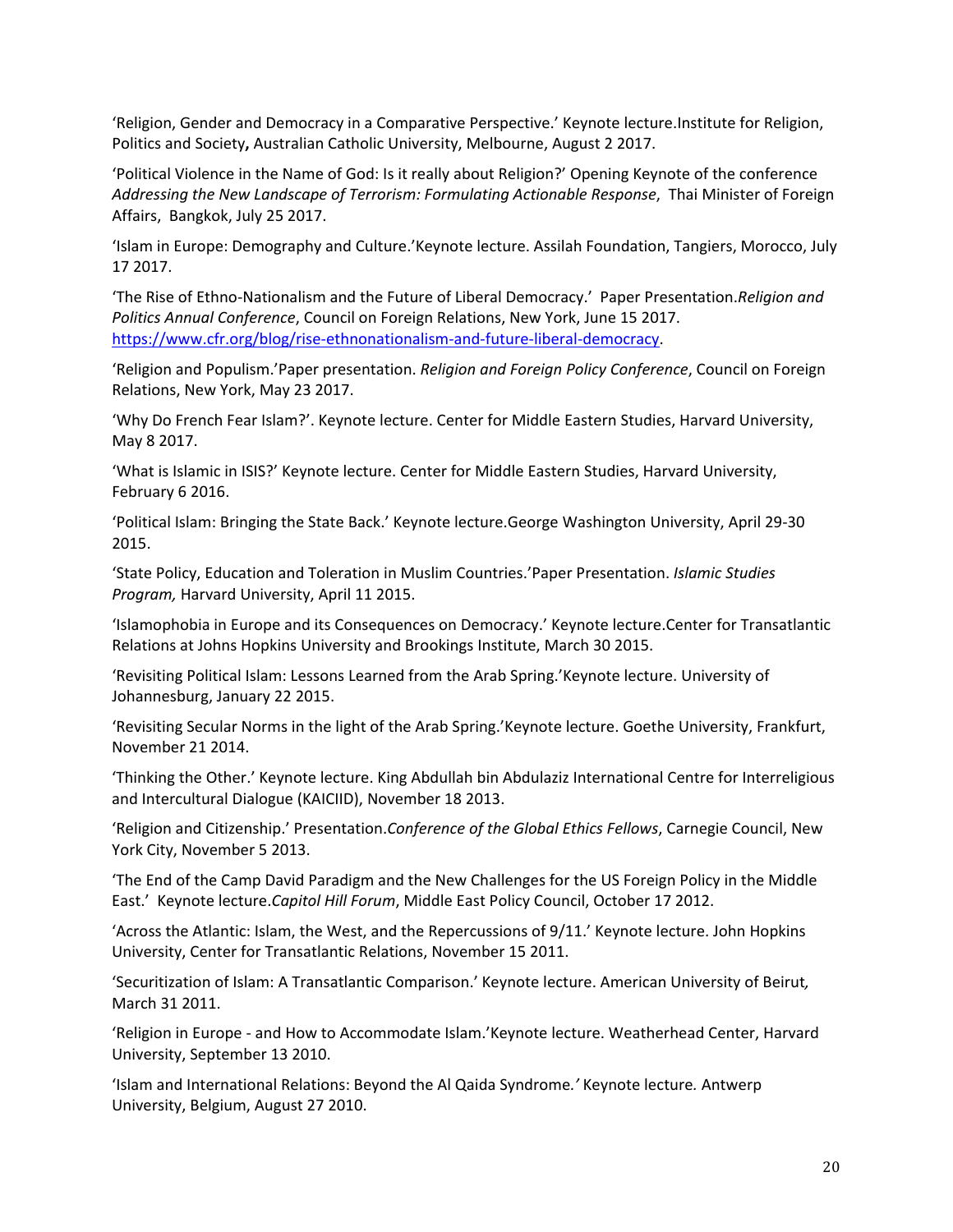'How to Study Islam in Contexts.' Keynote lecture. Social Science Research Council, New York City, June 9-10 2010.

'The Changing Social Role of Islam in Post-Soviet Eurasia.' Keynote. lectureDavis Center for Russian and Eurasian Studies, Harvard University, March 20-21 2009.

'Why and How the Cartoons Crisis Became Global.'Keynote lecture. Kennedy School of Government, Harvard University, February 21 2006.

'Manifestations of Islamophobia in Europe.' Paper presentation. *Between Host and Homeland: Europe and the Politicization of Second-Generation Diasporas,* World Policy Institute and New School for Social Sciences, New York City, May 13 2005.

'Nothing Sacred: Feminist Muslims Erased and Misused.'Presentation to the *annual conference of the International Institute for Islamic Thought*, Harvard University, March 19 2005.

'Security Issues and Islam in Europe'. Keynote. Lecture. Center for Strategic Studies, Washington D.C, January 14 2005

'European Muslims and American Muslims after 9/11: What is different?' Presentation at *French and U.S approaches to understanding Islam* Conference*,* France-Stanford Center for Interdisciplinary Studies, Stanford University, September 12-14 2004.

'Islamic Leadership in Europe: Between Fundamentalism and Cosmopolitanism.' Paper presentation. *Muslim Youth in Europe, Typologies of Religious Belonging and socio-cultural dynamics,* The Eduardo Agnelli Centre for Comparative Religious Studies, Turin, June 11 2004.

'The impact of anti-terrorism measures on Muslim communities in Europe and North America.' Paper presentation. *Opportunities and Challenges Facing Muslim communities: The European and the North American experience*, King Baudouin Foundation and European Policy Center*,* June 9 2004.

'Imam wanted: Global Islam and crisis in religious authority.' Paper presentation. *Series on Muslim citizens in liberal democracies,* Oxford Center for Islamic Studies, Oxford University, June 2 2004.

'Religions and Human Rights'. Keynote lecture.Carr Center for Human Rights, Harvard University, May 7 2004

How the Global City is Shaping Islamic Religiosity.' Paper presentation. *Islamizing Space in the Cosmopolis* conference*,* Center for Middle Eastern Studies, University of California, Berkeley, April 23-24 2004.

'The Hybrid and Globalized Islam of Western Europe.' Paper presentation. *East and West: The Experience of Islam in an Expanding Europe*, Center for European Studies, University of Wisconsin March 25-27 2004.

'Consequences of 9/11 on European Muslims.' Paper presentation.*Security Issues and Religious Freedom: A Transatlantic Comparison,* Harvard University, March 24 2004.

'Islam and Secularism in Europe and in the US.' Keynote lecture, University of Granada, January 28 2004.

'Islam, Gender, and Generation: Differences between Europe and America.' Keynote lecture. University of Bradford, Wolfson College, Oxford, November 28-29 2003.

'Muslims in Europe: A State of the Art.' Keynote lecture. Catholic University, Brussels, January 27 2003.

'Muslims in the West: Misperceptions and Discrimination.' Paper presentation. *International Seminar on Islam, Peace, and the Nature of Interstate Conflicts,* Georgetown University, November 2 – 3 2002.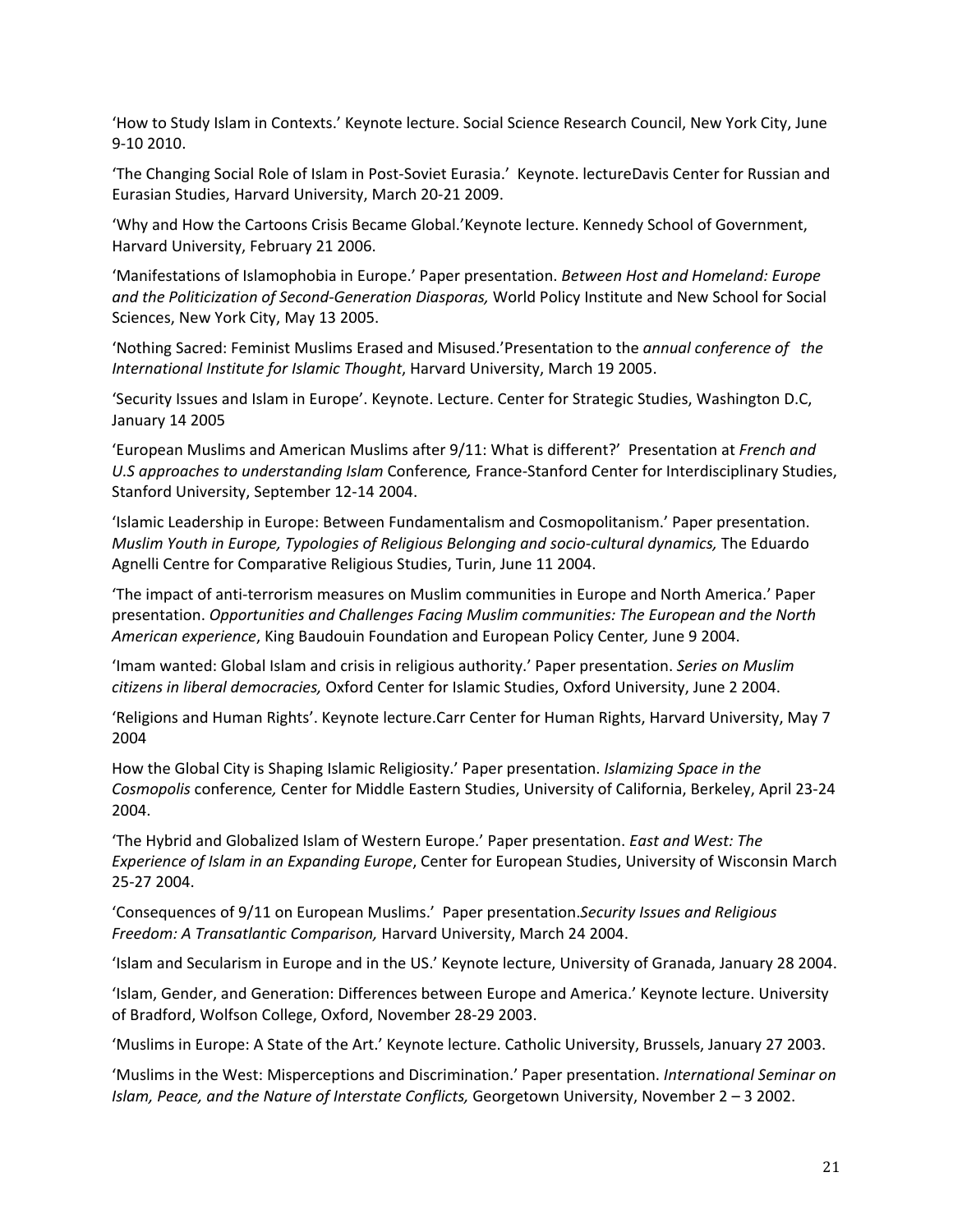'The Political Situation in Algeria.' Paper Presentation.Workshop *Algeria After September 11th, 2001,*  Center for Middle Eastern Studies, Harvard University, May 30 2002

'Immigration and Religion in New York City.'Keynote lecture. New School for Social Sciences, New York City, May 9-11 2002.

'Muslims in Paris and New York: A Tale of Two Cities.' Conference *New Visions of the European City: Paris-New York,* Center for European Studies, New York University, New York, April 25-26 2002.

'European Islam: A Profile.' Paper Presentation.Conference, *Islam in Europe and America: A Comparative Perspective*, Center for Strategic and International Studies, Washington D.C, April 24 2001.

'Muslim Minorities in Europe: The Issue of Pluralism.'Paper Presentation. Conference *Muslim Minority Societies in Europe*, Erfurt University, March 1-4 2001.

'L'islam en contexte démocratique: comparaison Europe/Etats-Unis' (Islam in a Democratic Context: A Comparison Between Europe and America). Paper presentation. *L'Islam et l'Etat (Islam and the State)*, Université libre de Belgique, Brussels, May 27-29 1999.

'How the 1999 and 1995 Presidential Elections Differ.' Paper presentation. Workshop *The Upcoming Algerian Election*, Center for Middle Eastern Studies, Harvard University, Cambridge, April 13 1999.

'Islam in the West: The Issue of Pluralism In The Context of Globalization.' Paper Presentation. Symposium, *Muslim Societies And Islams In the Age of Globalization and Postmodernity*, Center for Middle Eastern Studies, Harvard University, April 9-11 1999.

'Les entrepreneurs maghrébins en France: signe avant-coureur d'une diaspora?' Paper presentation. *International Migrations Between Maghreb and Europe*, University of Münich, November 26-28 1997.

#### **EDITORIAL ACTIVITIES AND SCIENTIFIC ADVISORY**

Chief Editor – *New Perspectives on Religion and Politics*, Brill, 2019-Present.

Member of the Editorial Board – *The Journal of Secular Studies*, Brill.

Member of the Editorial Board – *The Security Dialogue*, International Studies Association, Sage.

Member of the Editorial Board – *International Political Sociology Journal,* International Studies Association, Wiley Press.

Member of the Editorial Board – *Cultures & Conflicts,* Paris, CNRS.

Member of the Editorial Board – The Handbook Collections of Oxford University Press.

Member of the Scientific Board – *The Encyclopedia of Women in Islam*, Brill.

Member of the Editorial Board- 'Contemporary Islam: Dynamics of Muslim Life', Wiley Press

Member of the Editorial Board- 'Women, Religion and Politics' series I.B. Tauris

Member of the Editorial Board- 'Islam and International Relations', Palgrave McMillan.

Member of the Scientific Advisory Board- interdisciplinary Research Centre *Religion and Transformation in Contemporary Society* (University of Vienna).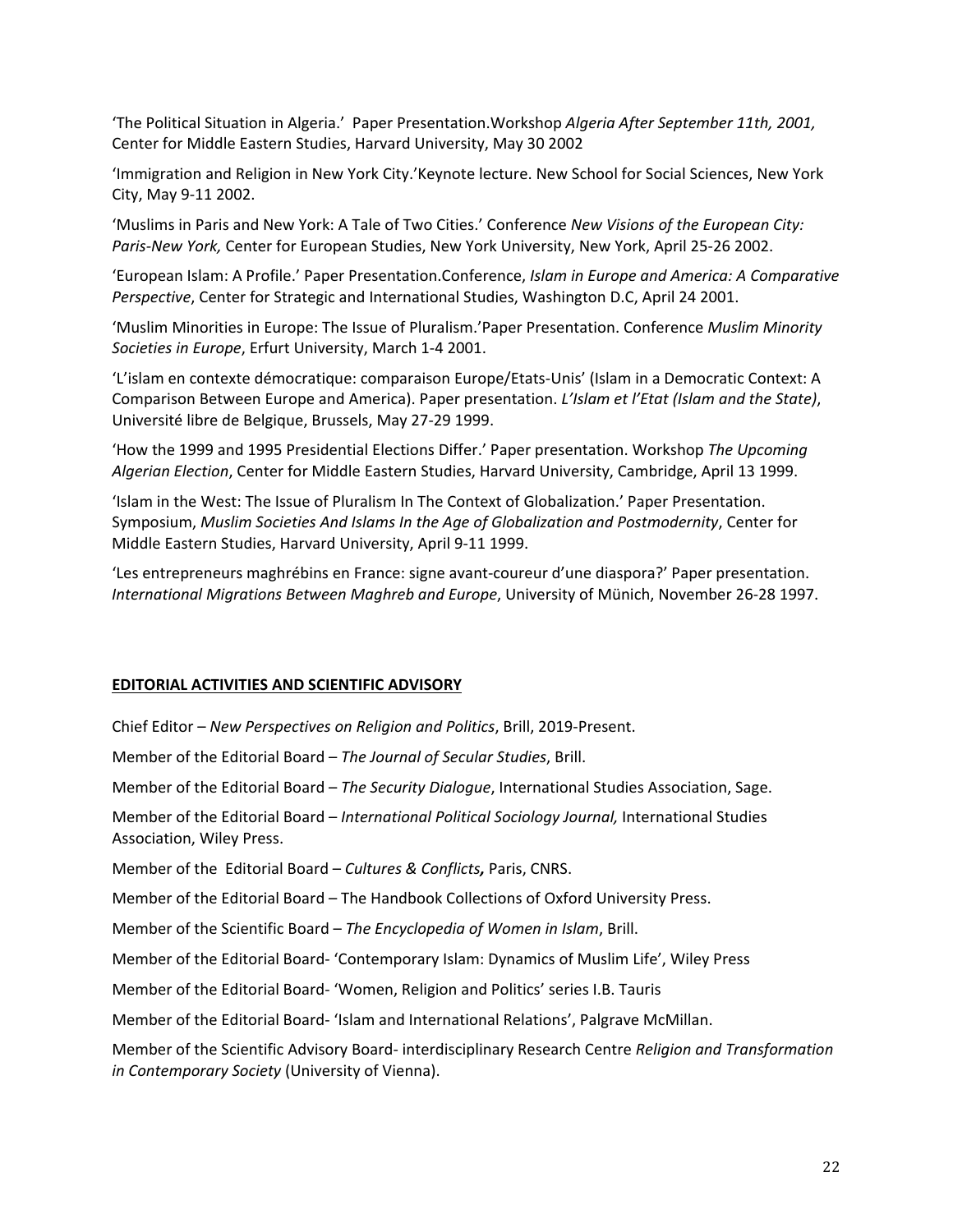## **ORGANIZATION OF ACADEMIC CONFERENCES**

'Islam and Religious Pluralism in a Comparative Perspective'. RESETdoc and Georgetown University Research Program on *Theologies and Religious Practices of Pluralism*, University of Birmingham, June 14-15 2022

*Seminar Series: Religion and Nationalism (2020-2031)*:

Webinar series on Religion and Nationalism in a Comparative Perspective, Berkley Center for Religion, Peace and World Affairs.

India with Irfan Noroodin, Georgetown University, March 3 2020: [https://berkleycenter.georgetown.edu/events/lunch-series-on-religion-and-nationalism-india.](https://berkleycenter.georgetown.edu/events/lunch-series-on-religion-and-nationalism-india) 

Russia with Kristin Stoeckl, University of Innsbruck, April 7 2020 : [https://berkleycenter.georgetown.edu/events/lunch-series-on-religion-and-nationalism-russia.](https://berkleycenter.georgetown.edu/events/lunch-series-on-religion-and-nationalism-russia)

Turkey with Ahmet Ozturk, London Metropolitan University, May 13 2020 : <https://berkleycenter.georgetown.edu/events/lunch-series-on-religion-and-nationalism-turkey>

Religion and Multiculturalism, Jose Casanova, Tariq Modood, October 1 2020.

Islamic Values and Governance, Discussion with Muqtedar Khan, November 23 2020.

China with Mayfair Yang, University of California Los Angeles, November 24 2020: [https://www.youtube.com/watch?v=ZdJRMFdOb60.](https://www.youtube.com/watch?v=ZdJRMFdOb60)

National versus Transantional Secularism, with Clemens Six, February 27 2021: [https://www.youtube.com/watch?v=fXacZdhlcHg.](https://www.youtube.com/watch?v=fXacZdhlcHg) 

Syria with Marc Gopin, March 22 2021: [https://www.youtube.com/watch?v=hDvDBG9TaPU.](https://www.youtube.com/watch?v=hDvDBG9TaPU)

'Islam, Gender and Democracy in a Comparative Perspective.' Berkley Center, Georgetown University, December 6 2017.

'Understanding the Role of Religion and International Relations: The Case for an Interdisciplinary Approach.' Berkley Center, Georgetown University, February 26 2017.

'Religion and Foreign Policy: A Transatlantic Comparison.' Berkley Center, Georgetown University, June 21 2015.

'Religion and Global Politics.' Lecture Series*,* School of Advanced International Studies, John Hopkins University, January 2012-December 2013.

'Religion and Democratization: Lessons Learned from the Arab Spring.' Berkley Center, Georgetown University, January 25 2013.

'Security Issues and Religious Freedom: A Transatlantic Comparison.' Harvard University, March 24 2004.

'European Muslims and the Secular State in a Comparative Perspective.' Network on Comparative Research on Islam and Muslims in Europe (NOCRIME), Paris, University La Sorbonne, June 30 and July 1 2003.

'The Integration of Muslim Immigrants in Europe And the War against Terrorism: Religious and Political Aspects in the Aftermath of 9/11.*'* The European Commission DG Research and University La Sorbonne, Paris, February 3 2003.

'Muslims in American Politics.' American Muslims Social Scientists Association Annual Congress, American University, Washington DC, October 25-27 2002.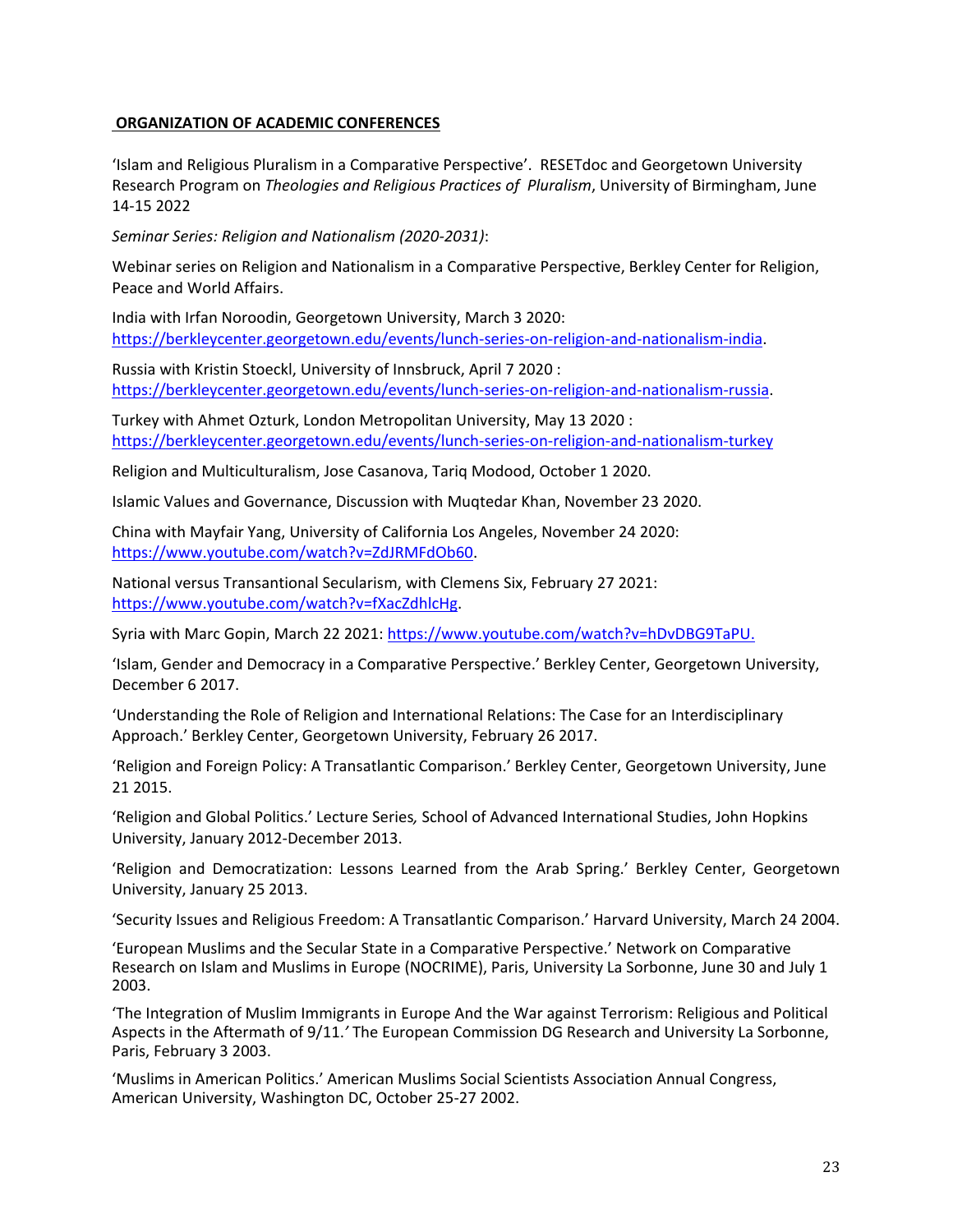'Islam and Citizenship in Europe.' Network of Comparative Research on Islam and Muslims in Europe, Université la Sorbonne, Paris, June 23-24 2002.

'Islam in Europe and the US In The Aftermath of September  $11<sup>th</sup>$ .' Harvard University, Spring 2002.

'Islam in the Public Sphere: New Issues in Canada and in Europe.' Canadian Center of European Studies, Montreal, March 18 2002.

*'*Islam in European Urban Spaces.' Network of Comparative Research on Islam and Muslims in Europe.' Paris, Universite La Sorbonne, December 10-11th 2001.

*'*The Social Building of Muslim Communities in Europe.' Université La Sorbonne, Paris, June 11th 2001.

'Algeria: State-Society Relationships in the Global Era.' Center for Middle Eastern Studies, Harvard University, April 30 2001.

Chair of the Inaugural Seminar of the Network of Comparative Research on Islam and Muslims in Europe, Paris, February 4th, 2001.

'Religions and Transnational Networks: Sources of Political Conflict or Resources for Its Regulation.' International Political Science Congress, Quebec City, August 1-5 2000.

*'*Islam in the West: The Issue of Pluralism.' Middle East Association Congress, Washington, D.C., November 19-21 1999.

'Transnational Networks of Migrants as Indication of Globalization.' University of Aix-en-Provence, June 29 - July 1 1998.

### **PEER REVIEWS FOR ACADEMIC PRESS AND JOURNALS (2015-2022 selection)**

Cambridge University Press, London and NYC. Oxford University Press, Bloomington. Indiana University Press, Bloomington. Yale University Press, New York. MacMillan Press, New York. Ashgate Publishing, Aldershot, UK. CNRS Edition, Paris. *American Political Science Review*. *International Political Sociology*. *International Studies Quarterly*. *Journal of Race, Ethnicity and Politics*. *Journal of Migration and Ethnic Studies*. *International Migration Review*. *Journal for the Scientific Study of Religion*, Wiley. *Journal of Church and State*. *International Security*. *Journal of Peace Research*. *International Relations*. *Millennium*, Sage. *World Politics*, Princeton University.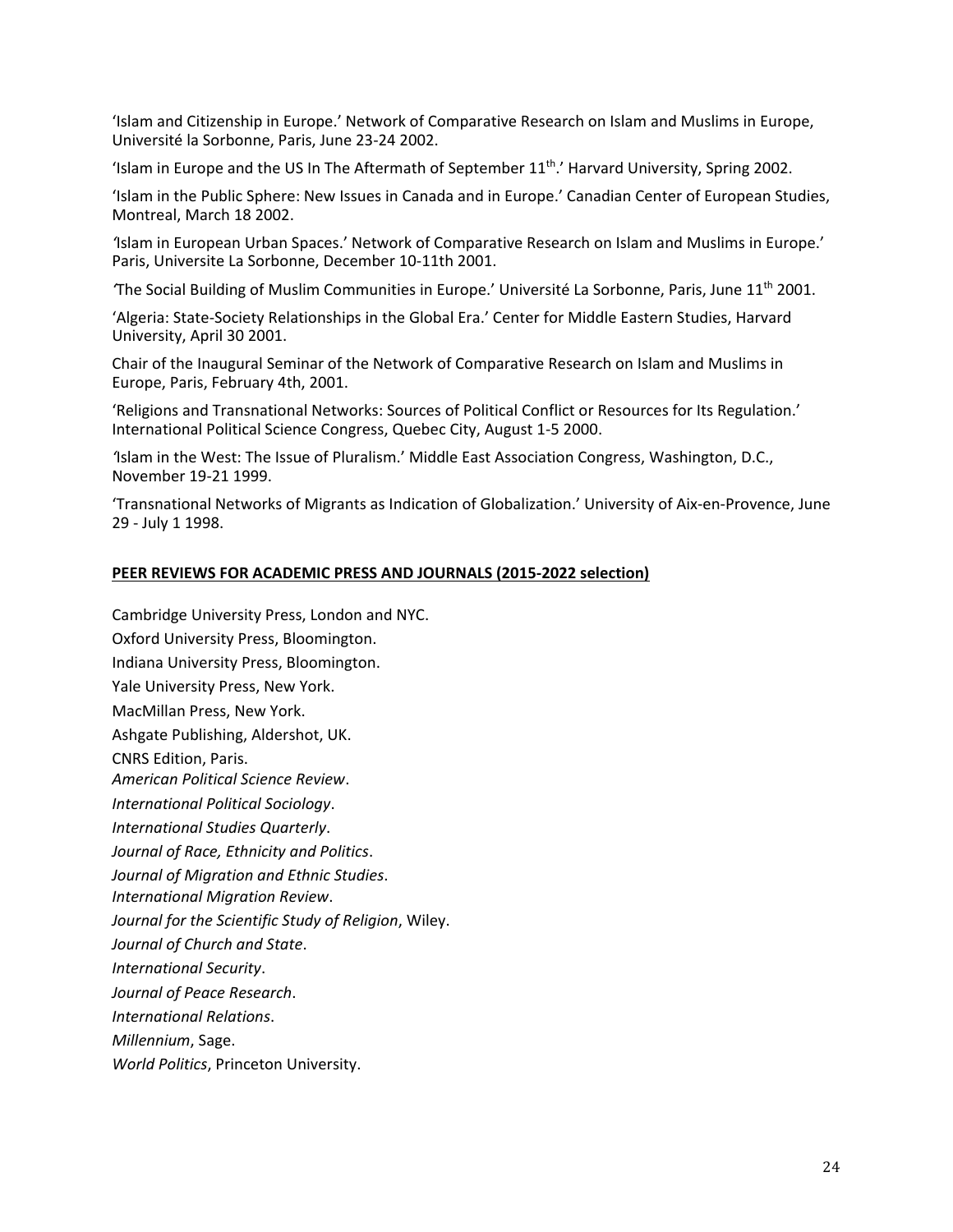### **PROFESSIONAL MEMBERSHIP AND LEADERSHIP ROLES (2017-2022 selection)**

Chair elect of the section Religion and International Relations Section of the International Studies Association, 2022-2024

Member of the Executive Committee – The European Academy of Religion, Bologna, 2017-Present.

Founding member – Religion and International Relations Section of the International Studies Association

Member of the Executive Committee of the Religion and Politics Section of the American Political Science Association (APSA), 2020-present.

Member of the executive committee of the religion and politics section– The American Academy of Religion, 2021-Present.

Office- Elect of the Council of the Scientific Society for the Study of Religion, 2021-2026.

## **POLITICAL CONSULTATIONS (2013-2021 selection)**

Participant of the G20 Interfaith Forum and Planning of the International Conference in Bologna, September 12-14 2021.

Annual Conference on Religion and International Affairs of the Council of Foreign Relations, New York, May 18-19 2021.

'Counter Terrorism and De-radicalization*.'* UK MP workshop, Cadbury Centre for the Public Understanding of Religion, University of Birmingham, February 14 2018.

'Populism and Nationalism Post-Brexit.' The U.S. Department of State Analytic Exchange, June 26 2017.

'Europe's Muslims: Challenges and Misconceptions.' Video for the Carnegie Council for Global Ethics, June 2015[, https://www.youtube.com/watch?v=uQ-5QKectDc&feature=youtu.be.](https://www.youtube.com/watch?v=uQ-5QKectDc&feature=youtu.be)

Member of the working group on Religion and U.S. Foreign Policy, under the auspices of Secretary of State*,* John Kerry, 2014-2016.

Member of the Soccent Group on ISIS in Iraq at the U.S. Department of Defense, 2012-2016.

Briefing on Religion and Security Issues in the Gulf region for the Chairman of the Joint Chief of Staff*,* The Pentagon, Washington D.C., May 23 2014.

'Religion and Foreign Policy.' British Council and Brookings Institute, May 14 2014.

'Role of Religion in International Relation.' U.S. Department SOCOM, Tampa, December 5 2013.

## **MEDIA APPEARANCES (2014-2022 selection)**

12.00: Panel Discussion: 'What is British Islam, what is French Islam?' Chaired by Tim Wyatt, Religion and the Media 2021, London, April 12 2021.

#### **TELEVISION AND RADIO**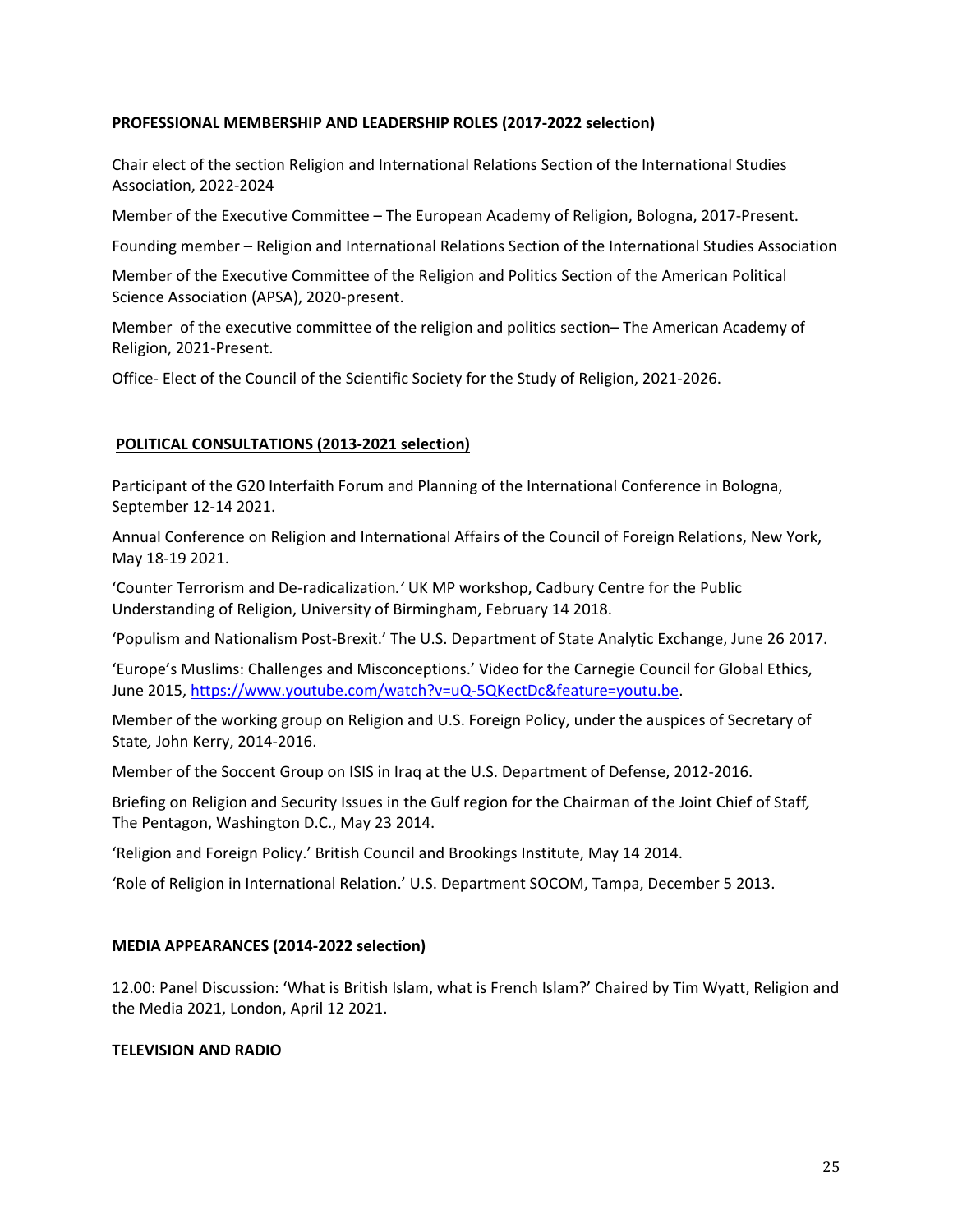Interview for ABC on the Orthodox factor of Putin's attack of Ukraine based on my book, *We God's People: Christianity, Islam and Hinduism in the World of Nations,* March 2 2022

[https://www.abc.net.au/radionational/programs/religionandethicsreport/why-putin-believes-hes](https://www.abc.net.au/radionational/programs/religionandethicsreport/why-putin-believes-hes-fighting-a-holy-war,-jocelyne-cesari/13778098)[fighting-a-holy-war,-jocelyne-cesari/13778098,](https://www.abc.net.au/radionational/programs/religionandethicsreport/why-putin-believes-hes-fighting-a-holy-war,-jocelyne-cesari/13778098)

Interview for Medyascope (Istanbul) on my new book, *We God's People: Christianity, Islam and Hinduism in the World of Nations*. Cambridge, UK: Cambridge University Press, 2022.

YouTube Link: [https://www.youtube.com/watch?v=9H60fO\\_GaoA](https://www.youtube.com/watch?v=9H60fO_GaoA)

Link for the Interview on Medyascope[: https://medyascope.tv/2022/02/19/dr-jocelyne-cesari-on](https://medyascope.tv/2022/02/19/dr-jocelyne-cesari-on-religon-and-nationalism-in-turkey-the-divide-is-no-more-between-secularists-and-islamists-but-between-pro-westerners-and-anti-westerners/)[religon-and-nationalism-in-turkey-the-divide-is-no-more-between-secularists-and-islamists-but](https://medyascope.tv/2022/02/19/dr-jocelyne-cesari-on-religon-and-nationalism-in-turkey-the-divide-is-no-more-between-secularists-and-islamists-but-between-pro-westerners-and-anti-westerners/)[between-pro-westerners-and-anti-westerners/](https://medyascope.tv/2022/02/19/dr-jocelyne-cesari-on-religon-and-nationalism-in-turkey-the-divide-is-no-more-between-secularists-and-islamists-but-between-pro-westerners-and-anti-westerners/)

'What will it take to Europe to address islamophobia?' TRTWordl, Turkey, January 7 2022. [https://www.trtworld.com/video/strait-talk/what-will-it-take-for-europe-to-address](https://urldefense.proofpoint.com/v2/url?u=https-3A__www.trtworld.com_video_strait-2Dtalk_what-2Dwill-2Dit-2Dtake-2Dfor-2Deurope-2Dto-2Daddress-2Dislamophobia_61d84ab842517d0017735643&d=DwMGaQ&c=WO-RGvefibhHBZq3fL85hQ&r=nhLd7d-xSM4HKcoNzUN0f9KEeLKwpBeN4_ul--jL8xw&m=iJrRdFwuhlnu_le1peT4o2_mooKFG6MqY600tkI3ErQ0oazvsJeLxL6Q5zsENxn9&s=DrBi7FSlKpsDFpqQnEOCbbVYGCuKmiTJlBc4AId3gi8&e=)[islamophobia/61d84ab842517d0017735643](https://urldefense.proofpoint.com/v2/url?u=https-3A__www.trtworld.com_video_strait-2Dtalk_what-2Dwill-2Dit-2Dtake-2Dfor-2Deurope-2Dto-2Daddress-2Dislamophobia_61d84ab842517d0017735643&d=DwMGaQ&c=WO-RGvefibhHBZq3fL85hQ&r=nhLd7d-xSM4HKcoNzUN0f9KEeLKwpBeN4_ul--jL8xw&m=iJrRdFwuhlnu_le1peT4o2_mooKFG6MqY600tkI3ErQ0oazvsJeLxL6Q5zsENxn9&s=DrBi7FSlKpsDFpqQnEOCbbVYGCuKmiTJlBc4AId3gi8&e=)

'Twenty Years After 9/11.' ABC Australia, September 8 2021. <https://www.abc.net.au/radionational/programs/religionandethicsreport/911-20-years-on/13529218>

'Political Participation of Muslims in Europe.' Indus News Pakistan, July 14 2021.

'French renewed ban of the hijab and law against Islamic Separatism.' Indus News Pakistan, April 9 2021. [https://youtu.be/9a73t1t7T2M.](https://youtu.be/9a73t1t7T2M)

'Macron policies toward Islam and the particularities of French laicite.' Al Araby TV, November 19 2020. [https://youtu.be/nh\\_N1StEh2I.](https://youtu.be/nh_N1StEh2I)

Religion, Ethics and Politics: ABC Radio National, November 4 2020.

France and Islam in Conversation with Trevor Barnes. MediaCenter, London, November 2 2020.

[https://www.youtube.com/watch?v=3ZOWSdSep3k.](https://www.youtube.com/watch?v=3ZOWSdSep3k)

France: Debates over Free Speech and Secularism. Al Jazeera English, October 24 2020. [https://www.aljazeera.com/program/the-listening-post/2020/10/24/france-debating-speech-vs](https://www.aljazeera.com/program/the-listening-post/2020/10/24/france-debating-speech-vs-secularism/)[secularism/.](https://www.aljazeera.com/program/the-listening-post/2020/10/24/france-debating-speech-vs-secularism/)

French Muslims Being Stigmatized. Indus News, Pakistan, October 8 2020. [https://www.youtube.com/watch?v=lDqBFx\\_8l7c&feature=youtu.be&t=83.](https://www.youtube.com/watch?v=lDqBFx_8l7c&feature=youtu.be&t=83)

Islamophobia in France. Indus News, Pakistan, July 17 2020. [https://www.youtube.com/watch?v=jNojnkh2NHU&t=32m43s.](https://www.youtube.com/watch?v=jNojnkh2NHU&t=32m43s)

Interview for Islam Channel. In Focus, December 11 2018. [https://www.islamchannel.tv/programme](https://www.islamchannel.tv/programme-video/in-focus22/)[video/in-focus22/](https://www.islamchannel.tv/programme-video/in-focus22/)

Sky News – March 23 2018, June 1 2017, March 2016, and July 17 2016.

Global Catholic TV Network – January 27 2015.

RT UK – January 9 2015.

CNN Newsroom – January 8 2015.

Al Hurra Television – October 25 2014.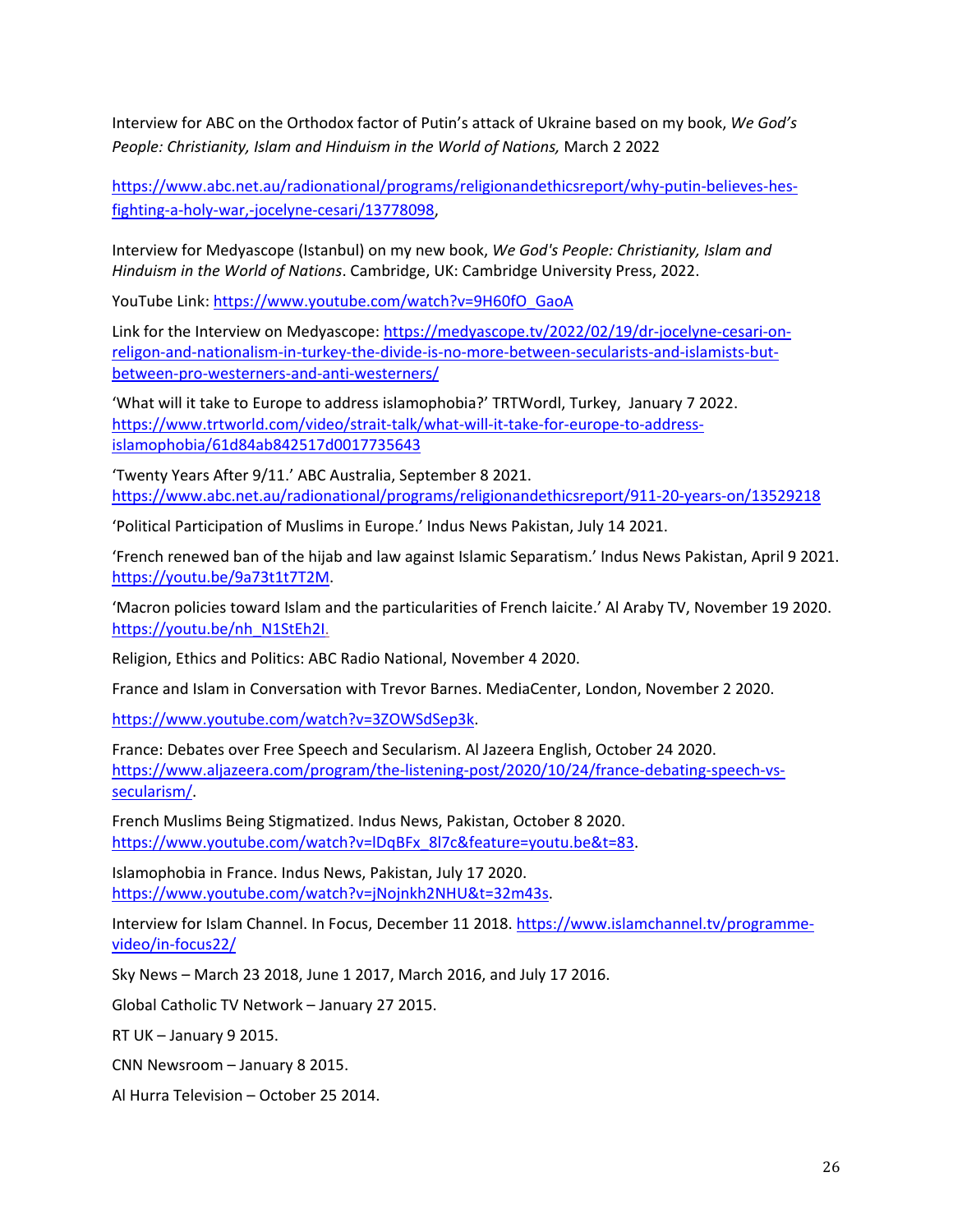TV EuroNews (ISIS in Iraq) – September 29 2014.

## **INTERVIEWS AND ESSAYS IN NEWSPAPERS AND ONLINE PUBLICATIONS**

(2022) 'In the Run up to Elections **:** French Politics has normalized anti Muslim Sentiment: Experts', *ArabNews,* 23 April**.** Available at: [https://www.arabnews.com/node/2068681/world.](https://www.arabnews.com/node/2068681/world)

(2022) 'Why It is Time to Stop Calling the January 6th Riots 'Religious Nationlism', *Newsweek,* 24 February. Available at:

[https://www.newsweek.com/religion-professor-why-its-time-stop-calling-january-6-riots-religious](https://www.newsweek.com/religion-professor-why-its-time-stop-calling-january-6-riots-religious-nationalism-1682025)[nationalism-1682025](https://www.newsweek.com/religion-professor-why-its-time-stop-calling-january-6-riots-religious-nationalism-1682025)

(2021) 'Collective Trauma of 9/11 and American Politics Today', *Newsweek*, 9 November. Available at: [https://www.newsweek.com/ivy-league-professors-analysis-collective-trauma-us-politics-today-](https://www.newsweek.com/ivy-league-professors-analysis-collective-trauma-us-politics-today-1645159)[1645159](https://www.newsweek.com/ivy-league-professors-analysis-collective-trauma-us-politics-today-1645159)

(2021) '9/11 and the Clash of Civilizations,' *Christian Science Monitor*, 7 September. Available at: [https://www.csmonitor.com/World/2021/0907/How-9-11-clash-of-civilizations-brought-East-and-West](https://www.csmonitor.com/World/2021/0907/How-9-11-clash-of-civilizations-brought-East-and-West-closer)[closer](https://www.csmonitor.com/World/2021/0907/How-9-11-clash-of-civilizations-brought-East-and-West-closer)

(2021) 'What do Turkey and Israel Have in Common?' LSE blog, 25 February. Available at: [https://blogs.lse.ac.uk/religionglobalsociety/2021/02/what-to-turkey-and-israel-have-in-common-a](https://blogs.lse.ac.uk/religionglobalsociety/2021/02/what-to-turkey-and-israel-have-in-common-a-different-take-on-religious-nationalism/)[different-take-on-religious-nationalism/](https://blogs.lse.ac.uk/religionglobalsociety/2021/02/what-to-turkey-and-israel-have-in-common-a-different-take-on-religious-nationalism/)

(2020) 'French Laicite and its Boomerang Effect on Violent Extremism', *America*, 4 November [https://www.americamagazine.org/politics-society/2020/11/04/france-macron-terrorist-attacks](https://www.americamagazine.org/politics-society/2020/11/04/france-macron-terrorist-attacks-catholic-church)[catholic-church.](https://www.americamagazine.org/politics-society/2020/11/04/france-macron-terrorist-attacks-catholic-church)

(2020) Khan Conversation, 2 November. Available at: [https://www.youtube.com/watch?v=suMD2IdAhAY&feature=youtu.be.](https://www.youtube.com/watch?v=suMD2IdAhAY&feature=youtu.be)

(2020) 'Covid19 and Religion: Between Nationalism and Communal Responsibility,' *Politics Today*, 8 June. Available at: [https://politicstoday.org/covid-19-and-religion-between-nationalism-and-communal](https://politicstoday.org/covid-19-and-religion-between-nationalism-and-communal-responsibility/)[responsibility/.](https://politicstoday.org/covid-19-and-religion-between-nationalism-and-communal-responsibility/)

(2020) 'Erdogan decrees Hagia Sophia revert to a mosque', *Asia Times*, 11 July. Available at: [https://asiatimes.com/2020/07/erdogan-decrees-hagia-sophia-revert-to](https://asiatimes.com/2020/07/erdogan-decrees-hagia-sophia-revert-to-mosque/?fbclid=IwAR0JVHSTulpekqLRwctpLNJD74n0dIqVBdpRE9k2WnO29KylqspoXZOvkN0)[mosque/?fbclid=IwAR0JVHSTulpekqLRwctpLNJD74n0dIqVBdpRE9k2WnO29KylqspoXZOvkN0.](https://asiatimes.com/2020/07/erdogan-decrees-hagia-sophia-revert-to-mosque/?fbclid=IwAR0JVHSTulpekqLRwctpLNJD74n0dIqVBdpRE9k2WnO29KylqspoXZOvkN0)

(2019) 'Government restrictions on religions increasing worldwide', *Reuters*, 15 July. Available at: <http://www.startribune.com/government-restrictions-on-religion-increasing-worldwide/512747272/>

(2019) 'Government restrictions on religions increasing worldwide', *Reuters*, 15 July. Available at: [http://www.startribune.com/government-restrictions-on-religion-increasing-worldwide/512747272/.](http://www.startribune.com/government-restrictions-on-religion-increasing-worldwide/512747272/)

(2018)'The Bloodbath at a Holy Shrine that launched the Global Jihad,' Ozy, 23 July. Available at: [https://www.ozy.com/flashback/the-bloodbath-at-a-holy-shrine-that-launched-global](https://www.ozy.com/flashback/the-bloodbath-at-a-holy-shrine-that-launched-global-jihad/87862?platform=hootsuite)[jihad/87862?platform=hootsuite.](https://www.ozy.com/flashback/the-bloodbath-at-a-holy-shrine-that-launched-global-jihad/87862?platform=hootsuite)

(2018) *'*Securitization of Islam and Religious Freedom: Why the Burqa Bans in Europe*?', Cornerstone Forum, Religious Freedom Institute*, 11 September. Available at: [https://www.religiousfreedominstitute.org/cornerstone/securitization-of-islam-and-religious-freedom.](https://www.religiousfreedominstitute.org/cornerstone/securitization-of-islam-and-religious-freedom)